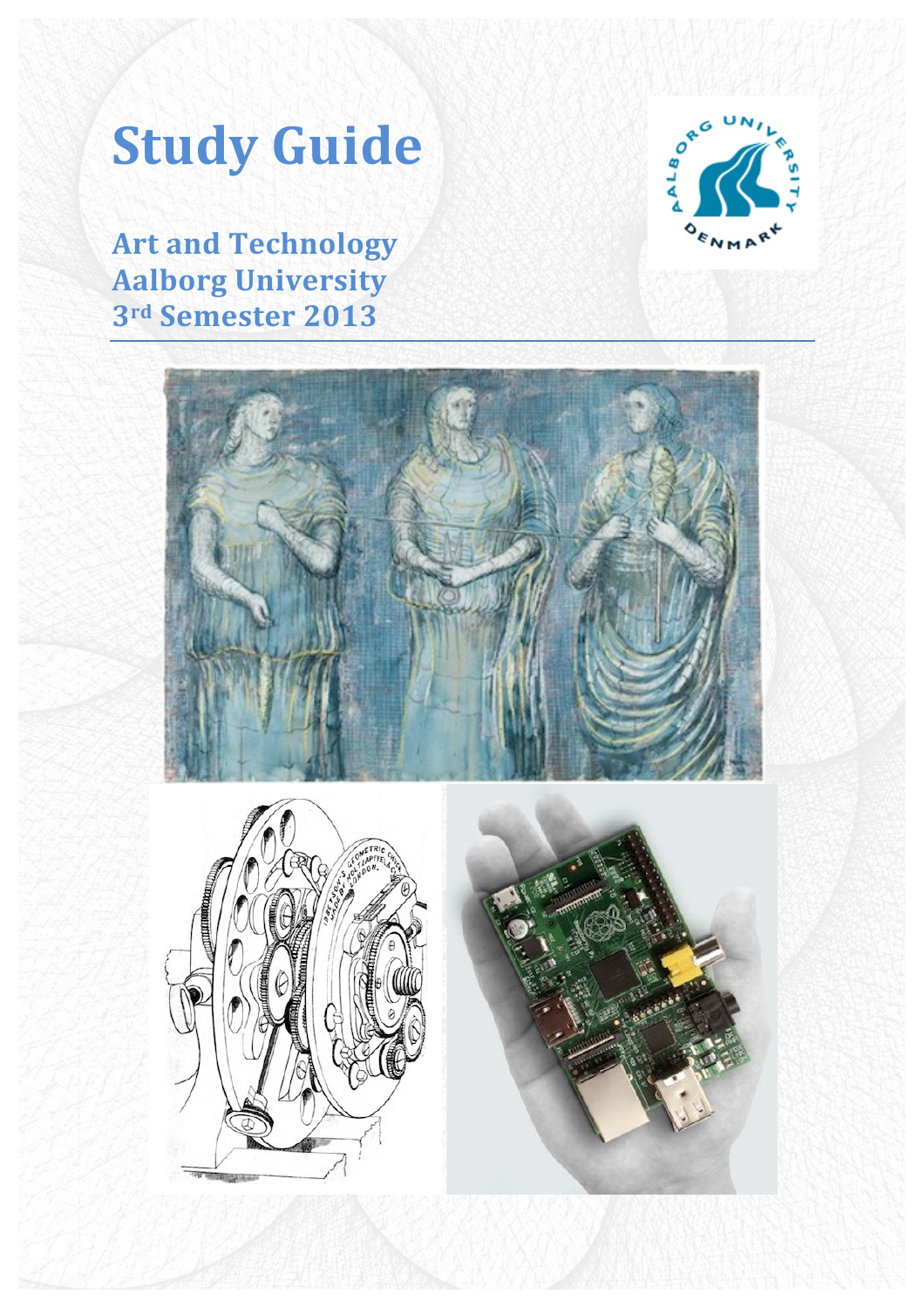

# **Contents**

| <b>WELCOME LETTER</b>                                           | $\mathbf{2}$     |
|-----------------------------------------------------------------|------------------|
| <b>SEMESTER OVERVIEW</b>                                        | 3                |
| <b>TEACHERS AND FACULTY</b>                                     | $\boldsymbol{4}$ |
| <b>MODULE 8-DYNAMIC ART AND TECHNOLOGY</b>                      | 5                |
| <b>Programming II</b>                                           | 8                |
| <b>Artistic and Academic Methodology III (Affective Design)</b> | 10               |
| <b>Digital Representation II</b>                                | 12               |
| <b>MODULE 9-PROGRAMMING INTERACTIVE SYSTEMS</b>                 | 14               |
| <b>Programming III</b>                                          | 16               |
| <b>MODULE 10-ART AND TECHNOLOGY CONCEPT DESIGN</b>              | 18               |
| <b>Method Design and Analysis</b>                               | 20               |
| <b>Concept Design and Analysis</b>                              | 22               |
| <b>MODULE 11-ART IN CONTEXT I: ART THEORY</b>                   | 24               |
| <b>Theory of Art and Aesthetics</b>                             | 26               |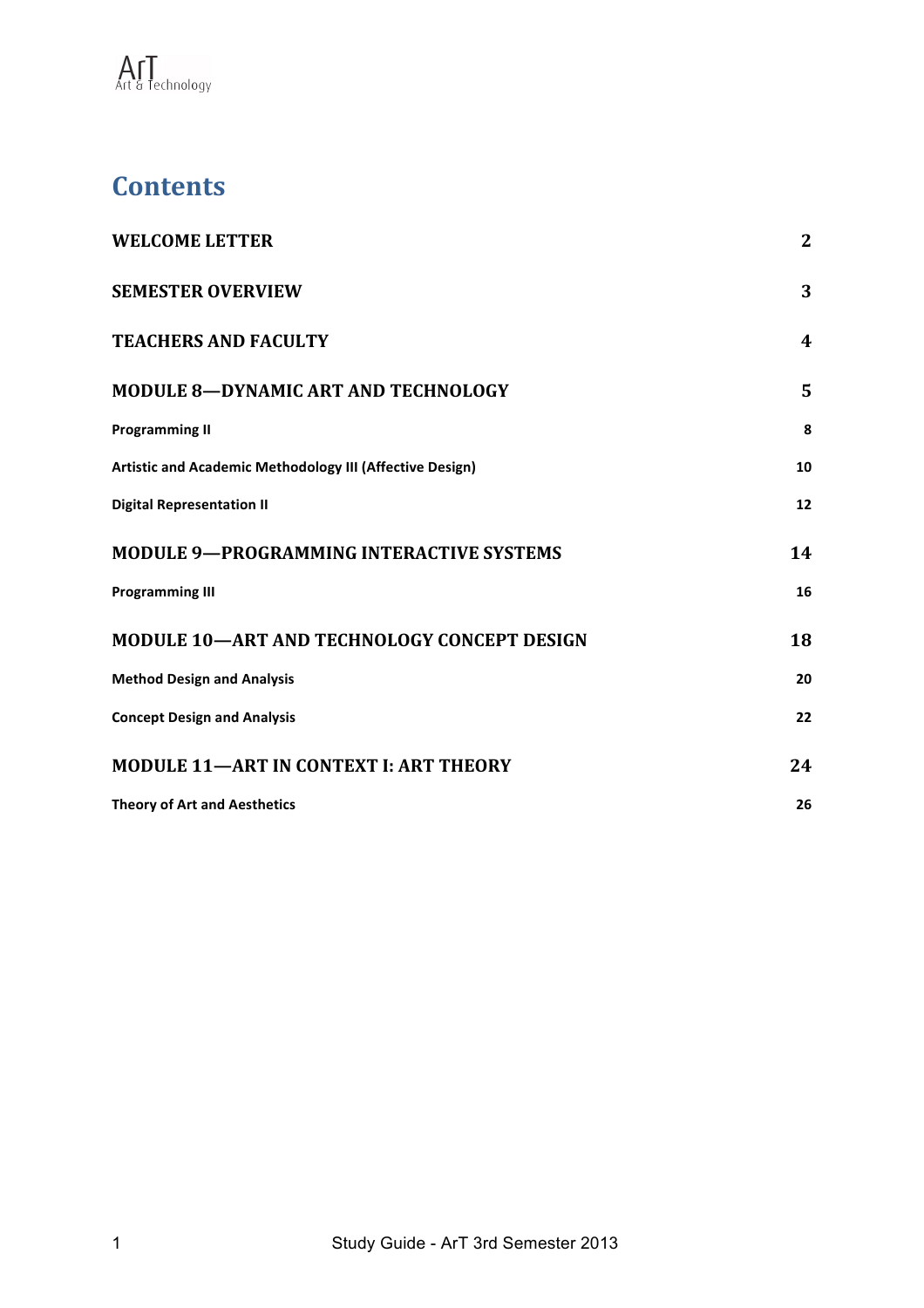

# $Welcome Letter$

Dear Third Semester ArT students,

Welcome to the third semester of your studies at Art and Technology. The focus of this semester is "dynamic art", specifically the design, analysis, and creation of artworks involving both physical and emotional transitions. The semester-specific theme is 'Harmonic Unfolding' where group projects incorporate a deterministic element based on a parametric system or algorithm involving harmonics.

The planned courses aim to teach you further theories of art and aesthetics, how to conduct and present artistic research, experimentation, and analysis, and more advanced/applied programming and system building. The module contents are intended to build upon your previously acquired knowledge as much as possible.

As you conduct your studies throughout the semester, I ask that you consider the relationship between *experience*, *experiment*, and *expert*. Each is derived from *experiri*, which means 'try' or 'test'. An expert, derived from the past participle of experiri, *expertus*, can be interpreted as meaning 'one who tried'.

I am looking forward to seeing you grow as researchers, scholars, and practitioners and to experiencing some engaging end-of-semester projects!

> Dr. Lance Putnam Semester Coordinator

Cover page images (clockwise from top): Henry Moore's *The Three Fates*, Raspberry Pi® computer (http://www.raspberrypi.org), Ibbetson's geometric chuck.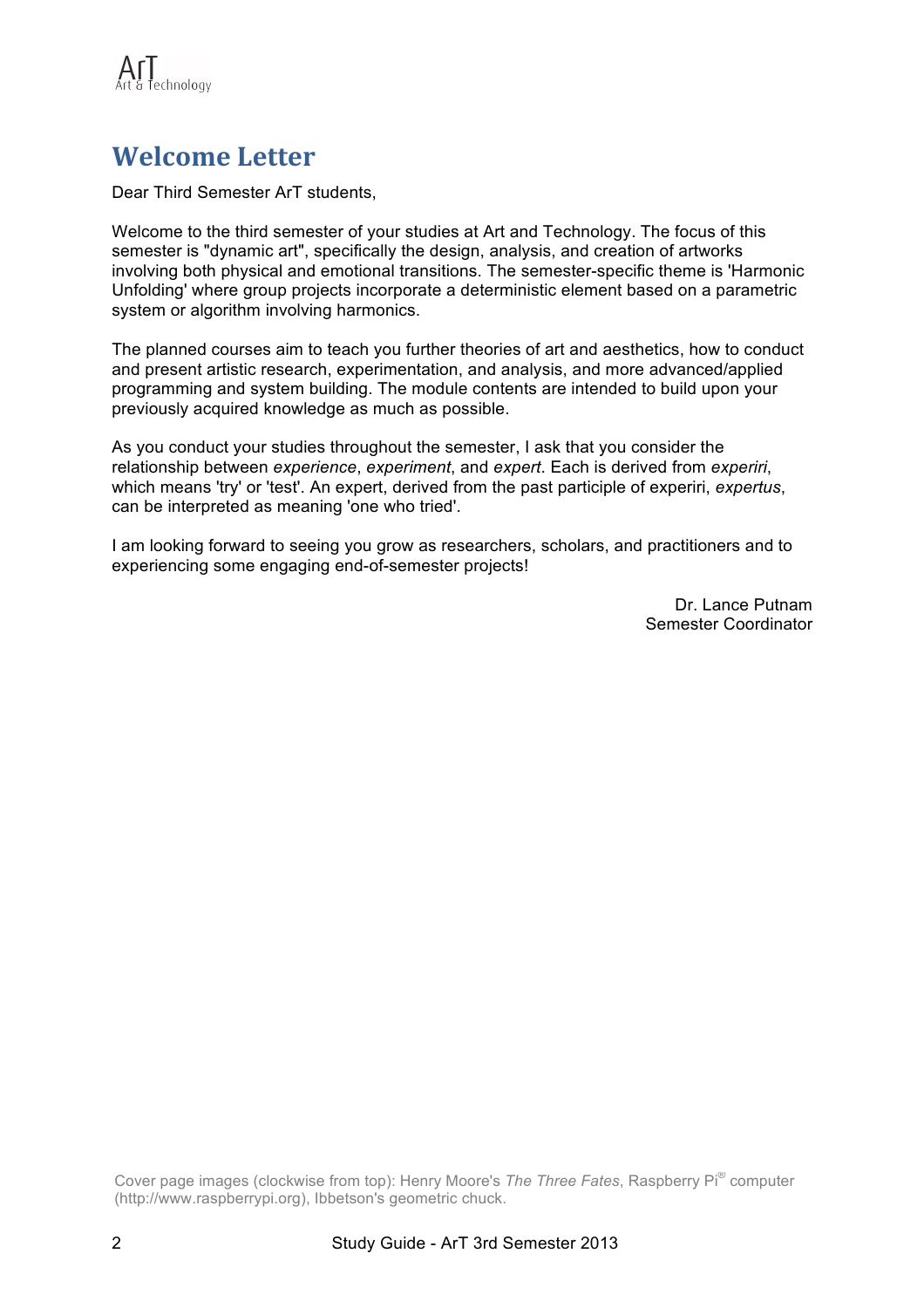## **Semester Overview**

This semester is formally divided into four modules. Each of the modules will be examined individually.

#### **Module 8—Dynamic Art and Technology**

15 ECTS

The semester project focuses on creating dynamic artworks. This introduces a set of challenges that we hope you will find inspiring and challenging and turn into interesting projects to exhibit. To help you with your semester project several supporting courses are taught. *Affective Design* teaches you to create and control emotions evoked in the spectators. *Programming II* teaches advanced programming methods in the context of pattern creation, sound processing, and mechanical actuation. Finally, *Rapid Prototyping* teaches methods to make ideas tangible, swiftly produce objects, and create elements for the final artwork.

#### **Module 9—Programming Interactive Systems**

5 ECTS

Students learn about basic principles of software and how different digital systems can be designed to create alternative forms of interactions between man and machines. Students will learn about principles of object-oriented programming languages and how algorithms can be developed in order to design new forms HCI (Human-Computer Interaction).

#### **Module 10—Art and Technology Concept Design**

5 ECTS

This module teaches how to develop concepts of installations or events, as well as how to evaluate the work.

#### **Module 11—Art In Context I: Art Theory**

#### 5 ECTS

This module is an introduction to relevant artistic and aesthetic theories from a variety of research disciplines and research traditions (i.e., history of art and literature, rhetoric, philosophy, sociology, technology) and an introduction to the analytical methodologies of these disciplines and their position within theories of science related to the study's subject field.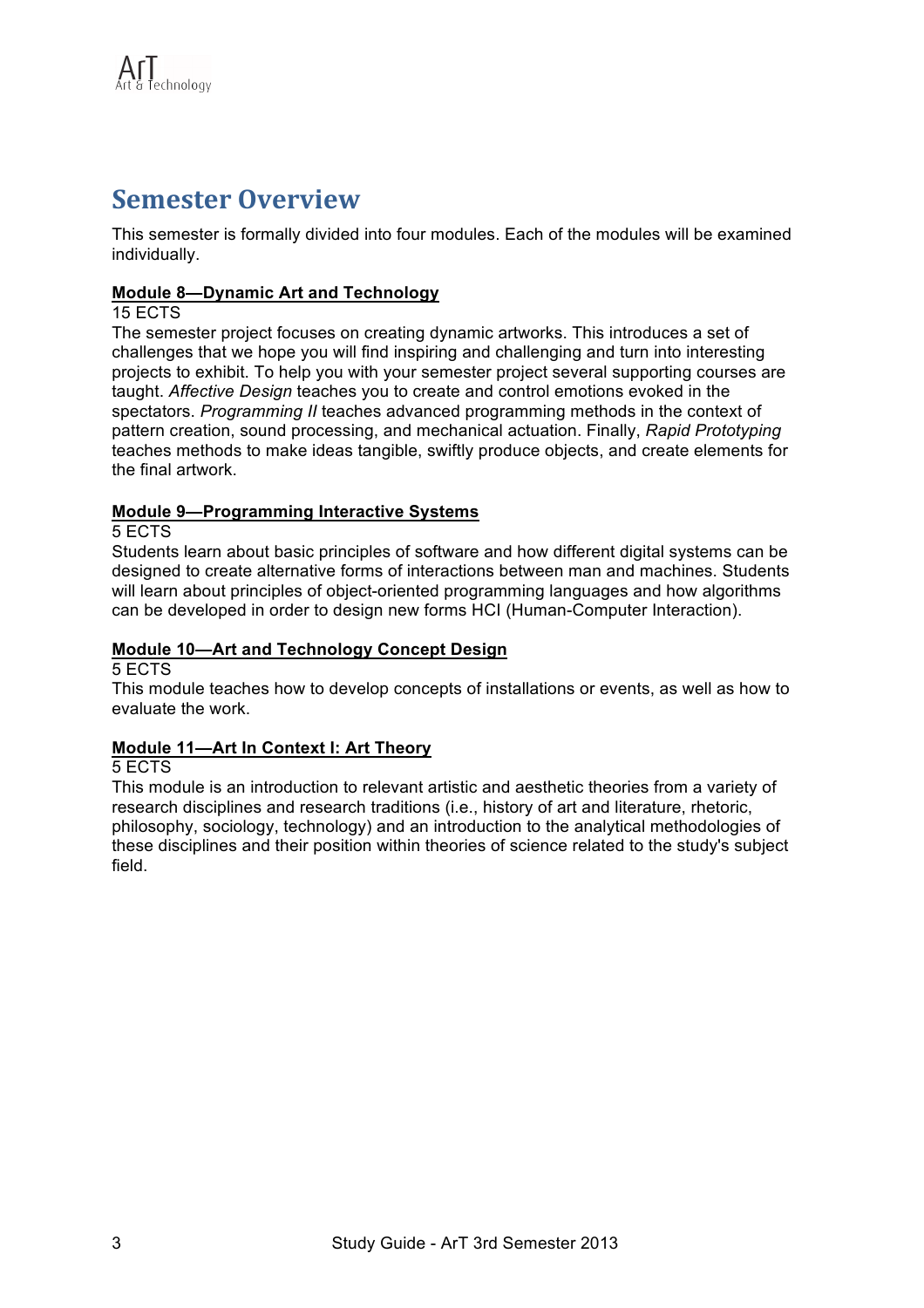

# **Teachers and Faculty**

| Carsten Friberg       | friberg@hum.aau.dk    |
|-----------------------|-----------------------|
| <b>Falk Heinrich</b>  | falk_h@hum.aau.dk     |
| Lars Knudsen          | knudsen@create.aau.dk |
| Anne Nielsen          | amn@hum.aau.dk        |
| Esben Skouboe Poulsen | espo@create.aau.dk    |
| Lance Putnam          | lp@create.aau.dk      |
| Ståle Stenslie        | stenslie@hum.aau.dk   |
| Morten Søndergaard    | mortenson@hum.aau.dk  |
|                       |                       |

| <b>Title</b>                                                | Person(s)                                               |
|-------------------------------------------------------------|---------------------------------------------------------|
| Secretary                                                   | Anne Nielsen                                            |
| <b>Group Project Supervisors</b>                            | Lars Knudsen, Esben Skouboe<br>Poulsen and Lance Putnam |
| Module 8-Dynamic Art and Technology                         | Lance Putnam                                            |
| Artistic and Academic Methodology III<br>(Affective Design) | Ståle Stenslie                                          |
| <b>Digital Representation II</b><br>(Rapid Prototyping)     | Lars Knudsen                                            |
| Programming II                                              | Lars Knudsen and Lance Putnam                           |
| Module 9-Programming Interactive Systems                    | Lance Putnam                                            |
| Programming III                                             | Lars Knudsen and Lance Putnam                           |
| Module 10—Art and Technology Concept Design                 | Carsten Friberg                                         |
| <b>Method Design and Analysis</b>                           | Carsten Friberg and Ståle Stenslie                      |
| <b>Concept Design and Analysis</b>                          | Carsten Friberg and Ståle Stenslie                      |
| Module 11-Art in Context I: Art Theory                      | Morten Søndergaard                                      |
| Theory of Art and Aesthetics                                | Falk Heinrich and Morten Søndergaard                    |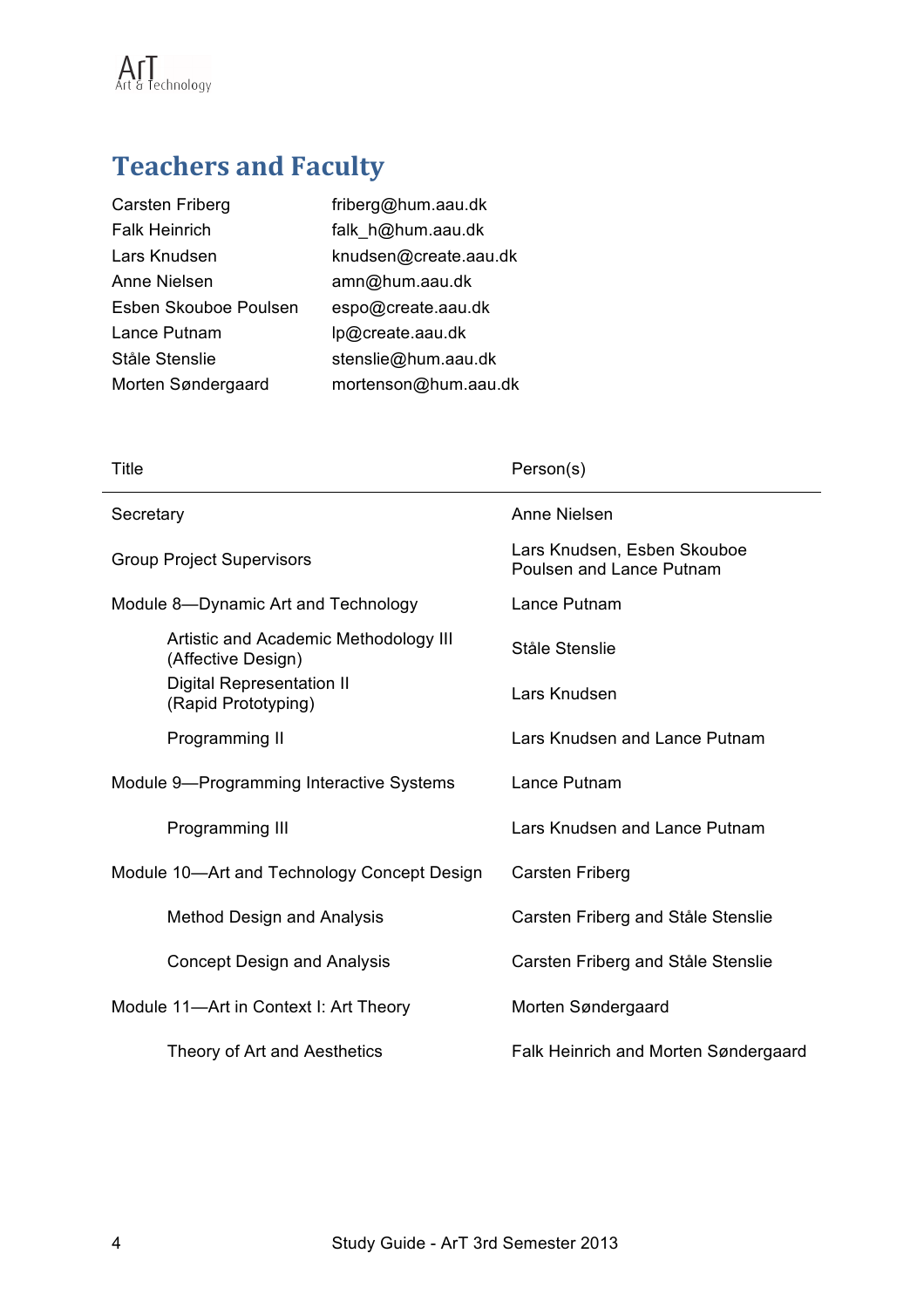# **Module 8-Dynamic Art and Technology**

| Project period (from/to): | Sep. 3, 2013 - Jan. 31, 2014                          |
|---------------------------|-------------------------------------------------------|
| Work form:                | Group and project work                                |
| Submission date:          | Jan. 4, 2014                                          |
| Examination date:         | Jan. 20 & 21, 2014                                    |
| Secretary:                | Anne Nielsen                                          |
| Coordinator(s):           | Lance Putnam                                          |
| Supervisor(s):            | Lars Knudsen, Esben Skouboe Poulsen, and Lance Putnam |

#### *Study Plan Description*

#### **Contents:**

The basis of this module is human perception of movements and transitions, both physical and emotional. Students will work with principles of creation for time-based artifacts, and the experience of artifacts expressing temporal, spatial, and affective transitions. A variety of audio/visual technologies and engineered solutions will be tested and applied in the creation of products, artifacts and installations in the project unit, including mechanical and electronic alternatives of creating and controlling movement and embedded autonomy.

During the semester, students work theoretically and experimentally with projects that challenge their creative and technologies skills and produce artistic effects focused on performative interaction between humans and machines.

In connection with the module, courses may be offered within the following areas:

- Artistic and Academic Methodology III (Affective Design)
- Creative Sensor Networks
- Digital Representation II (Rapid Prototyping)<br>• Programming II
- Programming II

#### **Objectives:**

The objective of this module is to introduce students to basic problem areas and solutions regarding the creation of products, artifacts, performances and installations, which may result in the expression of transitions both physically and emotionally.

During this module students should acquire:

Basic *knowledge* about

- Works of art supported by adaptive technologies expressing physical or emotional transition
- The creation and perception of artifacts expressing physical or emotional transition
- A variety of mechanical and electronic technologies of creation of movement and embedding of autonomy
- Artistic expression using audio technologies for the production of sound-based interactivity
- Academic and artistic methods and tools to be used when working with design and implementation of artifacts or installations that express or trigger emotional or physical movement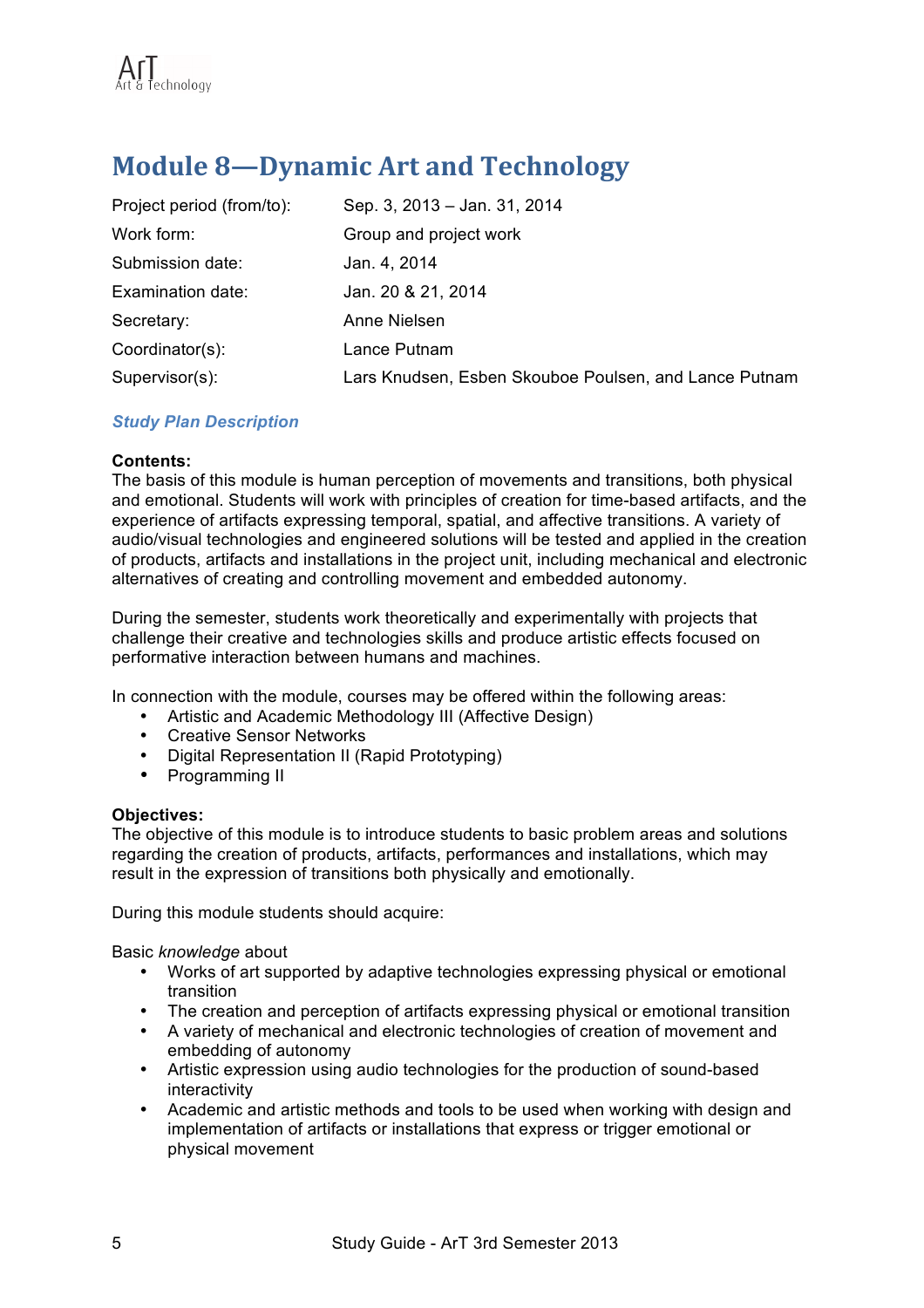

*Skills* in

- Identifying and formulating an art problem within the theme of the module<br>• Analyzing an artistic problem and developing alternative concepts for the
- Analyzing an artistic problem and developing alternative concepts for the defined problem
- Motivating the application of certain technologies in connection with the design of installations expressing transitions
- Identifying, developing and describing the interaction between form, choice of materials and technological solutions with a view to achieving a clear aesthetic expression and performance
- Motivating choice of methodology in connection with the development of dynamic artifacts and installations working with motion and affect

*Competencies* in

- Describing and analyzing works and installations which use adaptive technologies
- Employing autonomous technologies in design and implementation of artifacts or installations expressing emotional or physical movement
- Applying academic and artistic methodologies, in regard to interaction between technology, choice of materials, aesthetic expression, and user experience
- Contextualising own artistic solutions (to state-of-art, socio-cultural requisites and consequences, art theoretical and aesthetic dimensions, etc.)
- Describing the completed design in an academic form and communicating this in a project report, portfolio, etc.

The module is completed with:

#### **Examination 8**

An external combined written and oral examination in **Module 8: "Dynamic Art and Technology".** 

#### Form of examination: b)

The examination will take the form of a conversation between the student, the examiner and an external examiner on the basis of the project report prepared by the student(s), which may be in the form of a process report or portfolio as well as the product created by the student.

Number of pages: the written work must not exceed 10 pages per student (15 pages in the case of individual reports).

Duration of examination: 20 minutes/student + 10 minutes voting and grading. Max. 2 hours/group.

Evaluation: Grading according to the 7-point scale. In the evaluation of the examination performance, the grade 12 will only be awarded to students who demonstrate that they have fulfilled the objectives for the subject exhaustively or with only few insignificant omissions.

Proportional weighting: The project report, the product, and the oral performance are weighted equally.

Credits: 15 ECTS

The written report, the product and the oral examination should demonstrate that the student has fulfilled the objectives outlined above.

#### NOTICE:

The project exam will also address other content from the project module courses.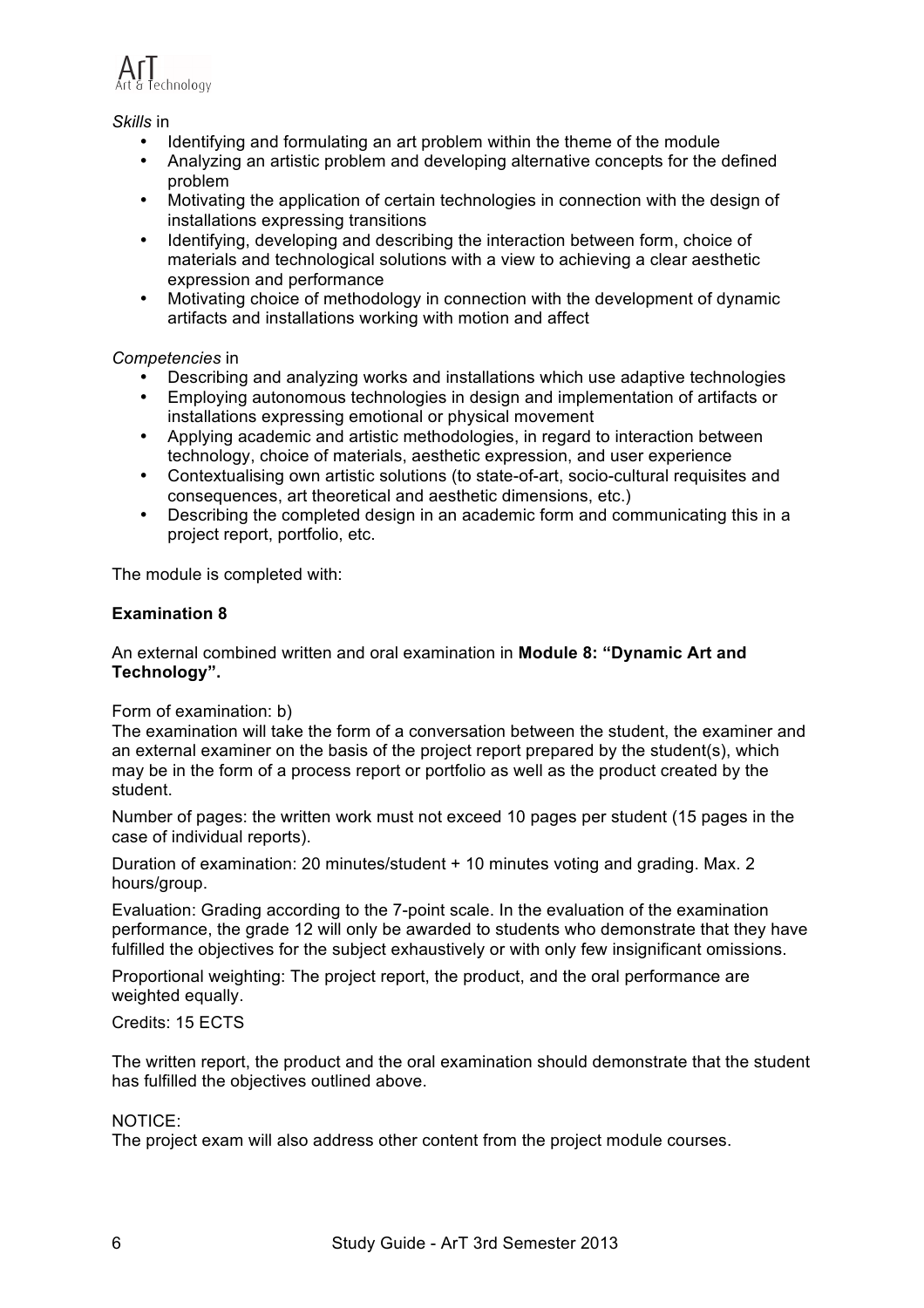#### *Semester-specific Description*

#### **Content**

For the 2013 edition of the Dynamic Art and Technology the theme has been chosen to be 'Harmonic Unfolding'. Harmonics, being a fundamental building block of motion, play an important role in both the scientific and artistic inquiry of dynamic systems. Artworks should contribute to the long lineage of machines and deterministic processes developed since the 18th century that utilize harmonics to create complex patterns. Project inspiration can be found in such topics as the geometric pen/chuck, pendulum systems, the harmonograph, oscilloscope art, cymatics, John Whitney's digital harmony, turtle graphics, and mathematical computer art. The goal is not to recreate the past, but to generate novel experiences using programmable computer and digital technologies.

Working with time means you will have to compose a work, more or less, as we are used to seeing it in other temporal artworks such as music, theatre, film, and dance. However, it doesn't mean the work needs to be scripted to minute detail; there should also be room for interaction and/or improvisation. Physical movement must be one of the transitions that occurs in your work.

#### **Project Deliverables**

This semester, students will be divided into groups of four to five students and each group will work on a single project with the goal of creating an interactive art installation and/or performance to be included in the end-of-semester exhibition.

The project report should clearly explain the motivation, design, implementation, and analysis of the artwork. It must contain a problem statement or question, historical/contextual background, elaboration and justification of artistic, aesthetic, and technical elements, and evaluation and analysis of the artwork. All supporting material, such as source code, interviews, survey data, observations, etc., must be included in appendices. You are also required to make a video documentation of the final artifact and hand it in with the report.

Three hard copies of the project report must be produced (one for the examiner, one for the censor and one for the department secretary and archiving purposes). The video and any other relevant digital media (e.g., images, sounds) should be provided on a CD/DVD and submitted with the printed report in a pocket inside the back cover.

All material in the report that is not the original creation of the students in the group must be properly acknowledged by using a standard citation/reference style (e.g., Harvard, Chicago, APA, AMS). Failure to do this will be considered *plagiarism* and will lead to immediate failure and possibly also to expulsion from the program.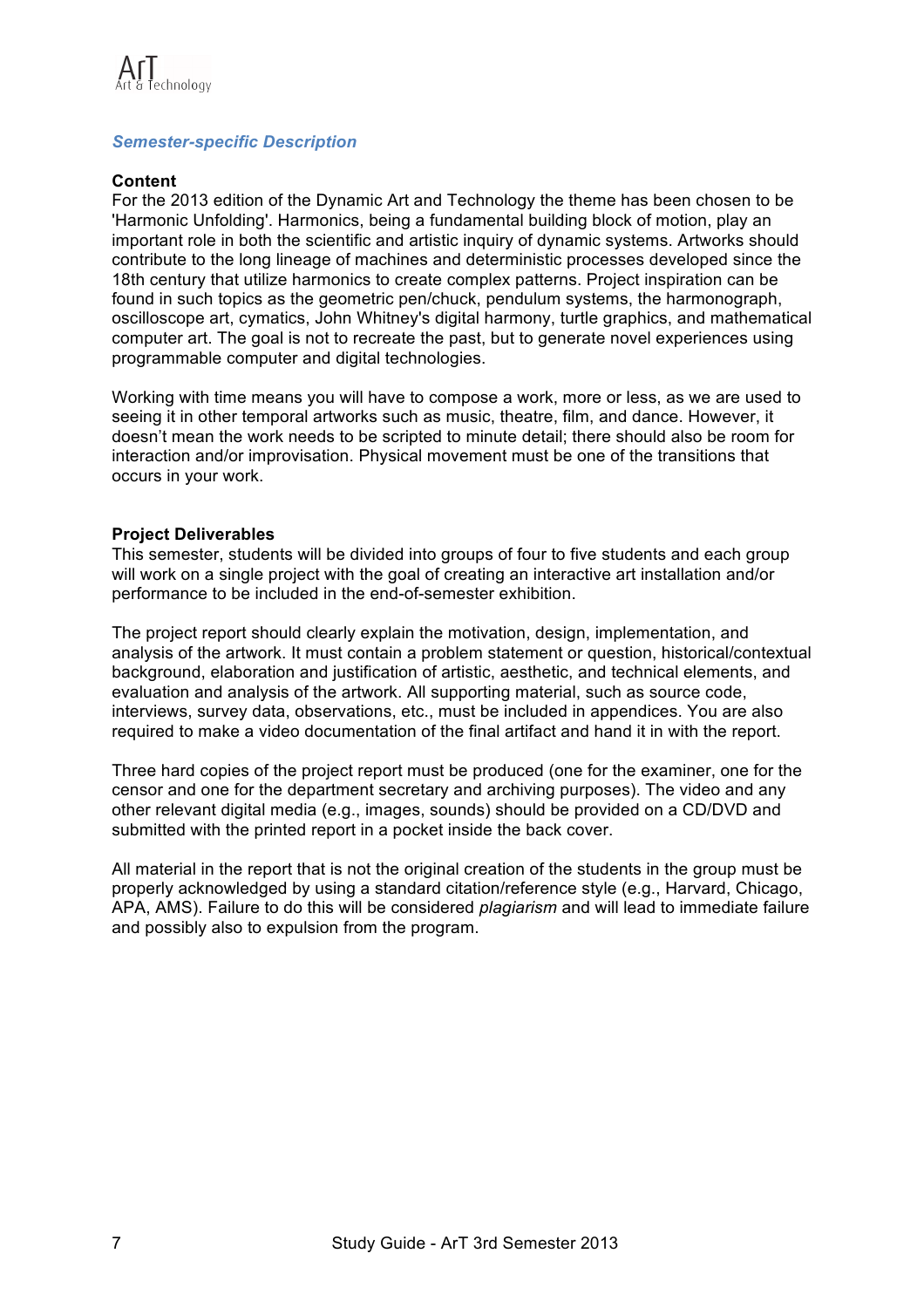

### **Programming II**

| Secretary:            | Anne Nielsen                                                                                                                                                                                                                                                                                                                |
|-----------------------|-----------------------------------------------------------------------------------------------------------------------------------------------------------------------------------------------------------------------------------------------------------------------------------------------------------------------------|
| Coordinator(s):       | Lance Putnam                                                                                                                                                                                                                                                                                                                |
| Lecturer(s):          | Lars Knudsen and Lance Putnam                                                                                                                                                                                                                                                                                               |
| Purpose and<br>goals: | To teach the participants to use input from the physical world in digital<br>systems, to program parametric system that generate patterns, exporting<br>3D data, processing and analyzing sound and actuate mechanical devices.<br>Exercises will take the form of in-class workshop sessions and take-home<br>assignments. |
| Assessment:           | Through the semester project.                                                                                                                                                                                                                                                                                               |
| Title $1$ :           | Listening to the real world                                                                                                                                                                                                                                                                                                 |
| Lecturer(s):          | Lars Knudsen                                                                                                                                                                                                                                                                                                                |
| Content:              | Getting and using sensor input from an Arduino into a computer program                                                                                                                                                                                                                                                      |
| Assignments:          | Animate a shape based on sensor input                                                                                                                                                                                                                                                                                       |
| Literature:           | "Arduino cookbook" chapter 4 introduction, 4.1, 4.2 and 4.4 as well as<br>"Making things talk" p18-21 + p49-70                                                                                                                                                                                                              |
| Title 2:              | Hello real world                                                                                                                                                                                                                                                                                                            |
| Lecturer(s):          | Lars Knudsen                                                                                                                                                                                                                                                                                                                |
| Content:              | Controlling actuators from an computer program                                                                                                                                                                                                                                                                              |
| Assignments:          | Activate an actuator based on an event in a computer program                                                                                                                                                                                                                                                                |
| Literature:           | "Arduino cookbook" chapter 4.3 and 4.5                                                                                                                                                                                                                                                                                      |
| Title 3:              | <b>Mechanical transitions</b>                                                                                                                                                                                                                                                                                               |
| Lecturer(s):          | Lars Knudsen                                                                                                                                                                                                                                                                                                                |
| Content:              | Overview of different types of mechanical actuators and how to operate<br>them using an Arduino                                                                                                                                                                                                                             |
| Assignments:          | Make an object physically move                                                                                                                                                                                                                                                                                              |
| Literature:           | "Arduino cookbook" chapter 8                                                                                                                                                                                                                                                                                                |
| Title 4:              | Sound Synthesis                                                                                                                                                                                                                                                                                                             |
| Lecturer(s):          | Lance Putnam                                                                                                                                                                                                                                                                                                                |
| Content:              | Introduction to basic sound synthesis techniques. Topics include sample<br>playback, oscillators, noise, and filters.                                                                                                                                                                                                       |
| Assignments:          | Exercises based on session.                                                                                                                                                                                                                                                                                                 |
| Literature:           | de Poli, G. (1983). A tutorial on digital sound synthesis techniques.<br>Computer Music Journal, 7(4):8-26.                                                                                                                                                                                                                 |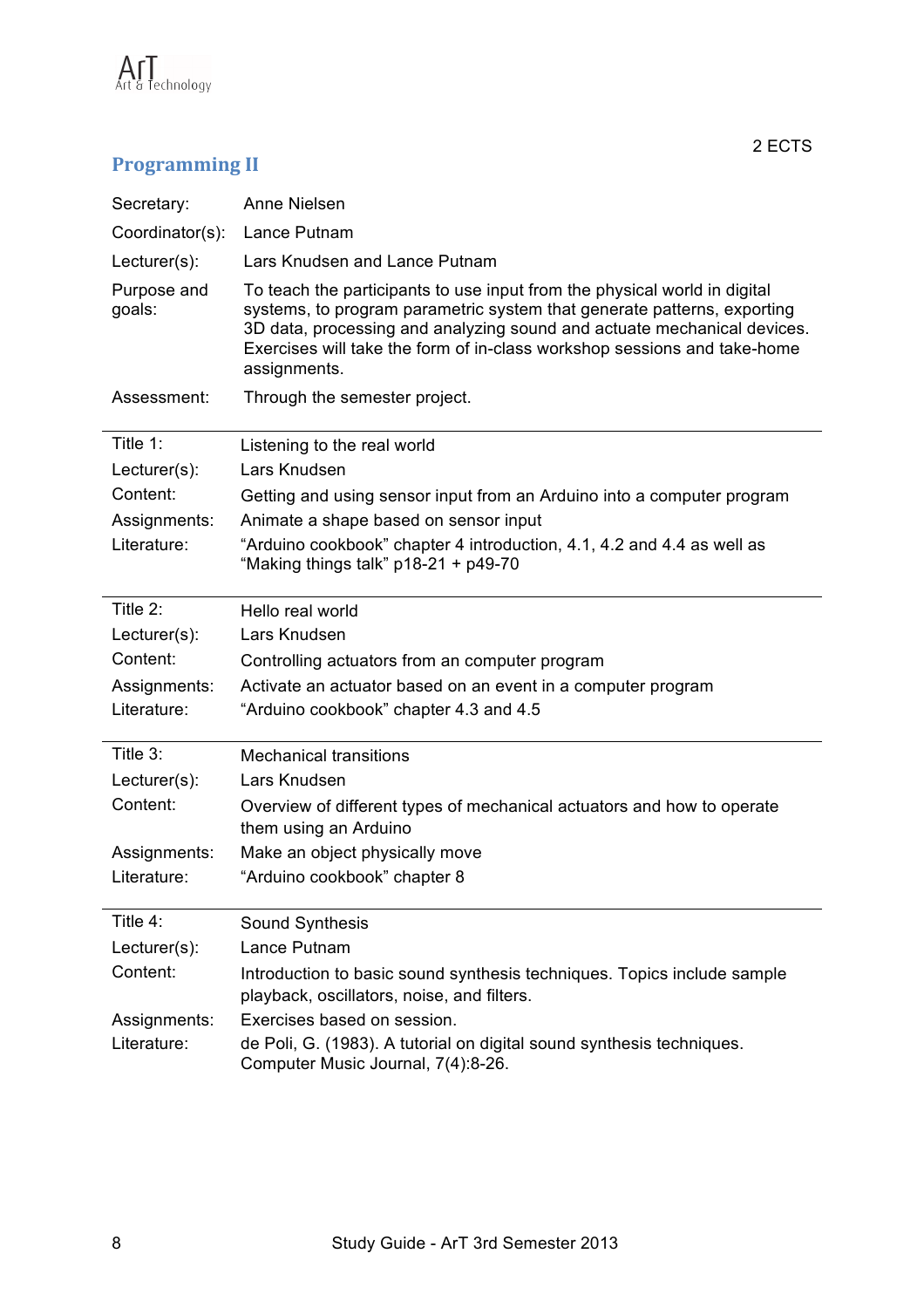| Title 5 and 6: |                                                                                                                                                                                                                                                                                                       |
|----------------|-------------------------------------------------------------------------------------------------------------------------------------------------------------------------------------------------------------------------------------------------------------------------------------------------------|
|                | <b>Shape Generation Workshop</b>                                                                                                                                                                                                                                                                      |
| Lecturer(s):   | Lance Putnam                                                                                                                                                                                                                                                                                          |
| Content:       | Full-day workshop on shape generation techniques and exporting to 3D<br>object files.                                                                                                                                                                                                                 |
| Assignments:   | <b>TBA</b>                                                                                                                                                                                                                                                                                            |
| Literature:    | Lecture notes                                                                                                                                                                                                                                                                                         |
| Title 7a:      | <b>Using Libraries</b>                                                                                                                                                                                                                                                                                |
| Lecturer(s):   | Lance Putnam                                                                                                                                                                                                                                                                                          |
| Content:       | Library header files and archives, what to look for in a library (platforms,<br>licenses), building libraries from source.                                                                                                                                                                            |
| Assignments:   | <b>TBA</b>                                                                                                                                                                                                                                                                                            |
| Literature:    | Library (computing), http://en.wikipedia.org/wiki/Library_(computing)<br>Understanding software Installation (configure, make, make install),<br>http://www.codecoffee.com/tipsforlinux/articles/27.html<br>Categories of free and nonfree software,<br>http://www.gnu.org/philosophy/categories.html |
| Title 7b:      | Project Development I: Brainstorming and Making                                                                                                                                                                                                                                                       |
| Lecturer(s):   | Lars Knudsen and Lance Putnam                                                                                                                                                                                                                                                                         |
| Content:       | This session will focus on improving a previously made interactive program<br>or in developing a component of the semester project. Students will work in<br>groups of 1-3 people.                                                                                                                    |
| Assignments:   | Prepare a presentation and demonstration for the next session.                                                                                                                                                                                                                                        |
| Literature:    | None                                                                                                                                                                                                                                                                                                  |
| Title 8:       | <b>Project Development II: Presentations</b>                                                                                                                                                                                                                                                          |
| Lecturer(s):   | Lars Knudsen and Lance Putnam                                                                                                                                                                                                                                                                         |
| Content:       | Presentation of project developments to class.                                                                                                                                                                                                                                                        |
| Assignments:   |                                                                                                                                                                                                                                                                                                       |
| Literature:    | None                                                                                                                                                                                                                                                                                                  |
|                |                                                                                                                                                                                                                                                                                                       |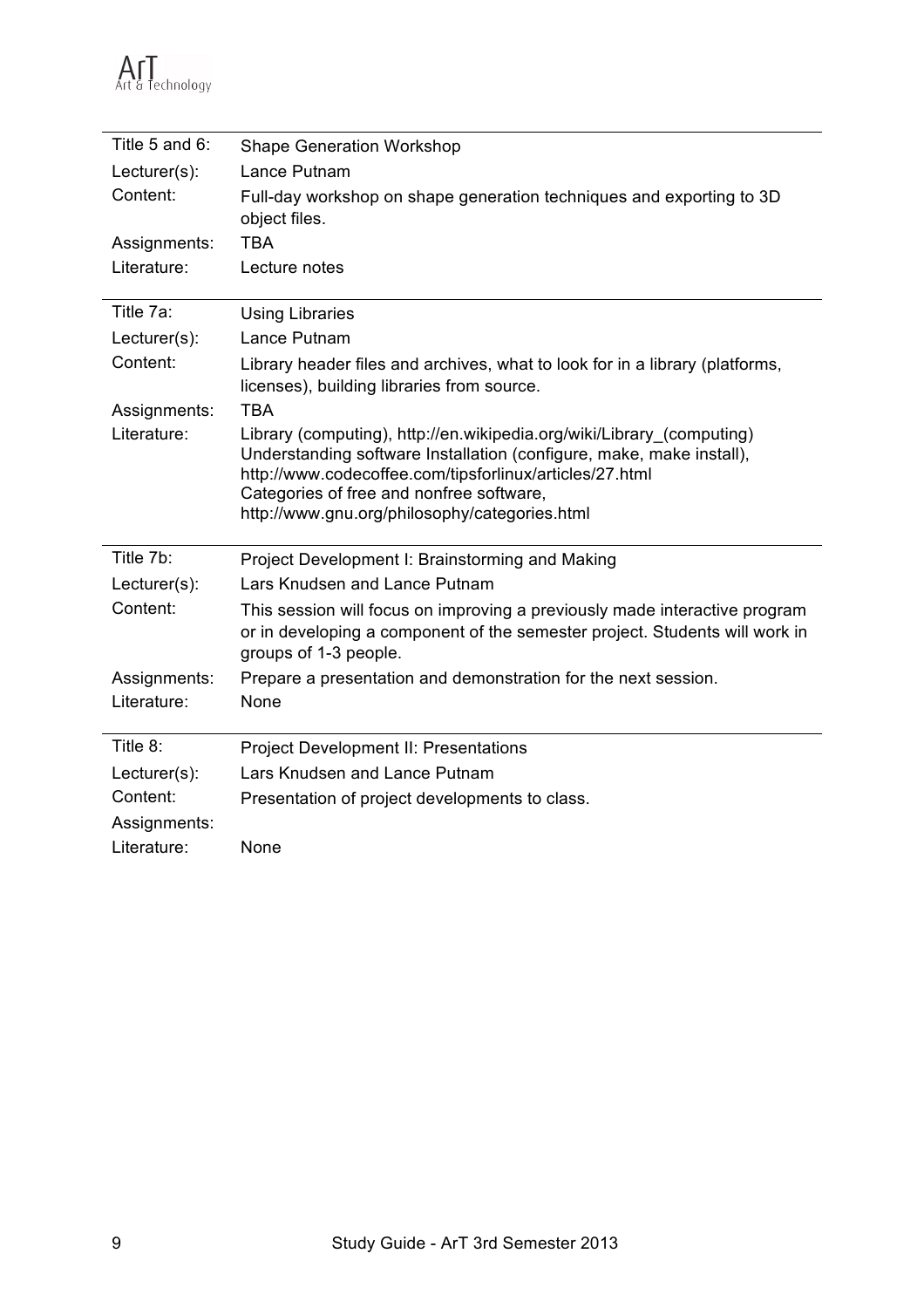

### **Artistic and Academic Methodology III (Affective Design)**

| Secretary:            | Anne Nielsen                                                                                                                                                                                                                                                                                                                                                                                                                                                                                                                                                                                                                                                                                                                                                                                                                                                                                                                                                                                                                                                                                           |
|-----------------------|--------------------------------------------------------------------------------------------------------------------------------------------------------------------------------------------------------------------------------------------------------------------------------------------------------------------------------------------------------------------------------------------------------------------------------------------------------------------------------------------------------------------------------------------------------------------------------------------------------------------------------------------------------------------------------------------------------------------------------------------------------------------------------------------------------------------------------------------------------------------------------------------------------------------------------------------------------------------------------------------------------------------------------------------------------------------------------------------------------|
| Coordinator(s):       | Ståle Stenslie                                                                                                                                                                                                                                                                                                                                                                                                                                                                                                                                                                                                                                                                                                                                                                                                                                                                                                                                                                                                                                                                                         |
| Lecturer(s):          | Ståle Stenslie                                                                                                                                                                                                                                                                                                                                                                                                                                                                                                                                                                                                                                                                                                                                                                                                                                                                                                                                                                                                                                                                                         |
| Purpose and<br>goals: | Affective design is about designing strong and specific emotions in user(s).<br>The lecture series will first introduce the wider field as inspired by Human-<br>Computer-Interaction before focusing on the artistic methodology of<br>Inverse Thinking. This is a variation of negative teleology, where a work of<br>art seemingly defeat a constructive purpose. Inverse Thinking is therefore<br>a method aiming at the production of opposites or negations that postulate<br>rather different choices from what one actually intends. Such kinds of<br>chameleon tactics are often used by activists to produce strongly affective<br>experiences that provoke opinions and discussions. The intention behind<br>this is to cause deeper reflections on the issues at hand. The goal of the<br>Inverse Thinking method is to both test and challenge artistic concepts as<br>well as promote reflection on the issue at hand. Further the lecture series<br>aim to provide the students with a theoretical toolkit that help produce more<br>effective, convincing and impressive works of art. |
| Assessment:           | Through the semester project                                                                                                                                                                                                                                                                                                                                                                                                                                                                                                                                                                                                                                                                                                                                                                                                                                                                                                                                                                                                                                                                           |
| Title 1:              | Introduction to Affective Design                                                                                                                                                                                                                                                                                                                                                                                                                                                                                                                                                                                                                                                                                                                                                                                                                                                                                                                                                                                                                                                                       |
| Lecturer(s):          | Ståle Stenslie                                                                                                                                                                                                                                                                                                                                                                                                                                                                                                                                                                                                                                                                                                                                                                                                                                                                                                                                                                                                                                                                                         |
| Content:              | The lecture will introduce the origin of and various concepts behind<br>affective design and how it might be used to produce strong, affective<br>experiences. The students will get an overview of the field both in Human-<br>Computer-Interaction (HCI) and artistic practice.                                                                                                                                                                                                                                                                                                                                                                                                                                                                                                                                                                                                                                                                                                                                                                                                                      |
| Assignments:          |                                                                                                                                                                                                                                                                                                                                                                                                                                                                                                                                                                                                                                                                                                                                                                                                                                                                                                                                                                                                                                                                                                        |
| Literature:           | Picard, R. W. (1997) Affective Computing, pp. 21 - 25. MIT Press.<br>Tikka, H. (2003). Affective environments: configuring the affective user?<br>In Discovering New Media, Working Papers, University of Art and<br>Design Helsinki UIAH, publication series F 26, Helsinki. Download from<br>http://mlab.uiah.fi/culturalusability/papers/Tikka_paper.html                                                                                                                                                                                                                                                                                                                                                                                                                                                                                                                                                                                                                                                                                                                                           |
| Title 2:              | <b>Inverse Thinking</b>                                                                                                                                                                                                                                                                                                                                                                                                                                                                                                                                                                                                                                                                                                                                                                                                                                                                                                                                                                                                                                                                                |
| Lecturer(s):          | Ståle Stenslie                                                                                                                                                                                                                                                                                                                                                                                                                                                                                                                                                                                                                                                                                                                                                                                                                                                                                                                                                                                                                                                                                         |
| Content:              | The lecture will present Inverse Thinking as a relevant methodology to<br>produce strong and provocative works of art. Various projects from different<br>fields will be presented, analysed and discussed.                                                                                                                                                                                                                                                                                                                                                                                                                                                                                                                                                                                                                                                                                                                                                                                                                                                                                            |
| Assignments:          | Research and document relevant artistic projects for presentation in class                                                                                                                                                                                                                                                                                                                                                                                                                                                                                                                                                                                                                                                                                                                                                                                                                                                                                                                                                                                                                             |
| Literature:           | Julius, A. (2002). Transgressions - The offences of art, pp. 16-51. Thames<br>& Hudson, London.                                                                                                                                                                                                                                                                                                                                                                                                                                                                                                                                                                                                                                                                                                                                                                                                                                                                                                                                                                                                        |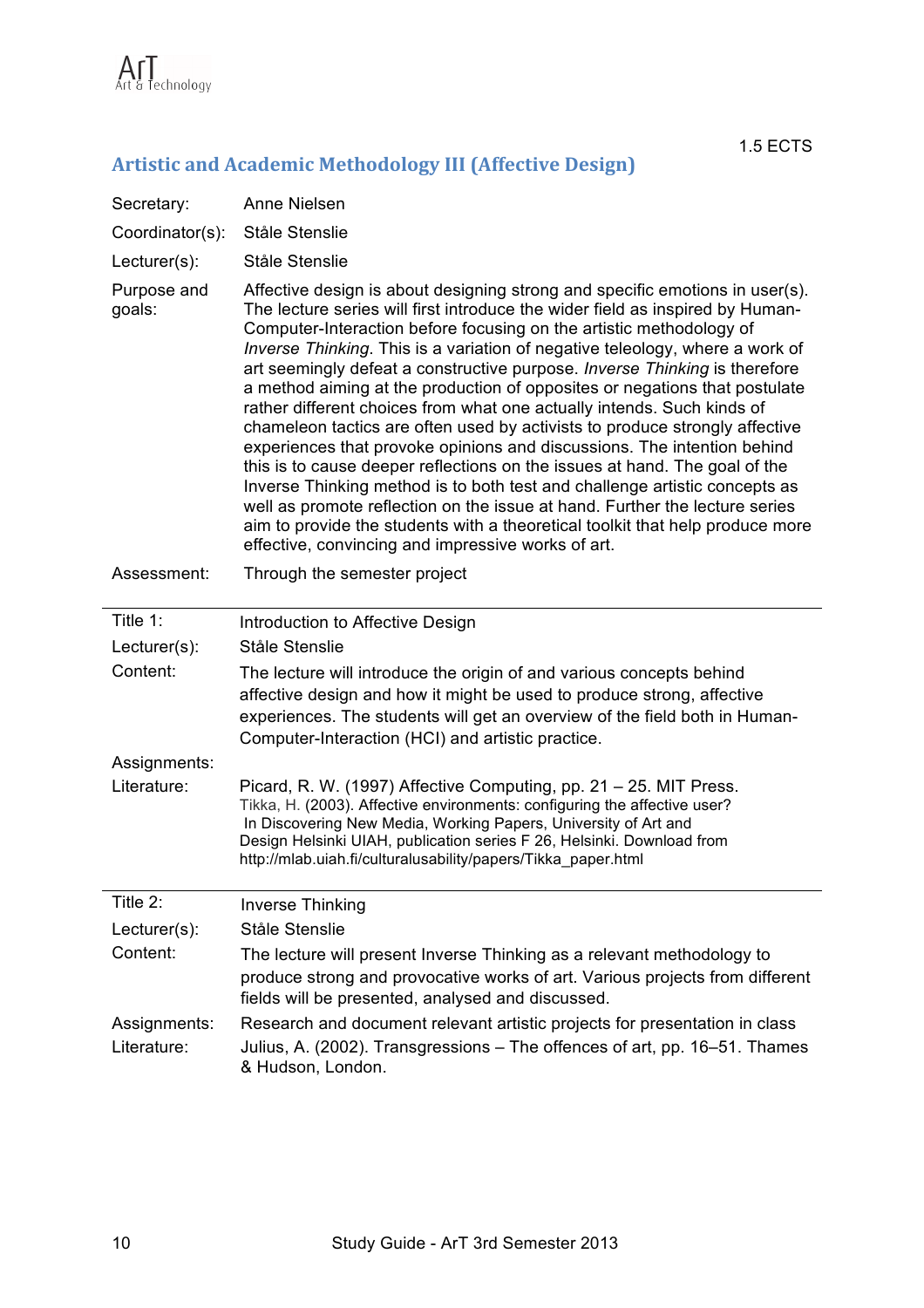| Title 3:        | Inverse Thinking in Art                                                                                                                                                                                                 |
|-----------------|-------------------------------------------------------------------------------------------------------------------------------------------------------------------------------------------------------------------------|
| Lecturer(s):    | Ståle Stenslie                                                                                                                                                                                                          |
| Content:        | Artists often aim at eliciting strong emotions. This sounds easier than it is.<br>The lecture will therefore present and analyse specific art projects that<br>experiment with strong and often contradicting emotions. |
| Assignments:    |                                                                                                                                                                                                                         |
| Literature:     | Ballard, J. G. (1995). Crash. Vintage.                                                                                                                                                                                  |
| Title 4:        | Inverse Thinking as artistic and academic methodology                                                                                                                                                                   |
| $Lecturer(s)$ : | Ståle Stenslie                                                                                                                                                                                                          |
| Content:        | A workshop in producing concepts and ideas aiming at producing<br>conflicting emotions in users                                                                                                                         |
| Assignments:    | Students must select a specific field of problem and implement Inverse<br>Thinking methodology in an attempt to solve it. Ideas will be presented and<br>discussed in class.                                            |
| Literature:     | Adorno, T. (1990). Negative Dialectics, chapter 1. Routledge.                                                                                                                                                           |
| Title 5:        | Shock, Awe and Fear                                                                                                                                                                                                     |
| Lecturer(s):    | Ståle Stenslie                                                                                                                                                                                                          |
| Content:        | Strong emotions can both attract and scare audiences. The lecture will<br>present how to use inverse thinking in production of psychophysically<br>challenging works of art.                                            |
| Assignments:    |                                                                                                                                                                                                                         |
| Literature:     | The 'Sensation' exhibition. (1997). Download from:                                                                                                                                                                      |
|                 | http://www.artdesigncafe.com/                                                                                                                                                                                           |
|                 | Norman-Rosenthal-Sensation-Royal-Academy-of-Arts-London-1997<br>http://www.flashartonline.com/interno.php?                                                                                                              |
|                 | pagina=articolo_det&id_art=649&det=ok&title=SENSATION                                                                                                                                                                   |
| Title 6:        | Reflections in Inverse Thinking                                                                                                                                                                                         |
| Lecturer(s):    | Ståle Stenslie                                                                                                                                                                                                          |
| Content:        | The lecture will dissect and discuss various concepts prepared by students                                                                                                                                              |
| Assignments:    | Script up to three scenarios using Inverse Thinking as a methodology.<br>Present in class.                                                                                                                              |
| Literature:     | Badiou, A. Fifteen Theses on Contemporary Art. Lacanian Ink 22.<br>Downloaded from http://www.lacan.com/frameXXIII7.htm                                                                                                 |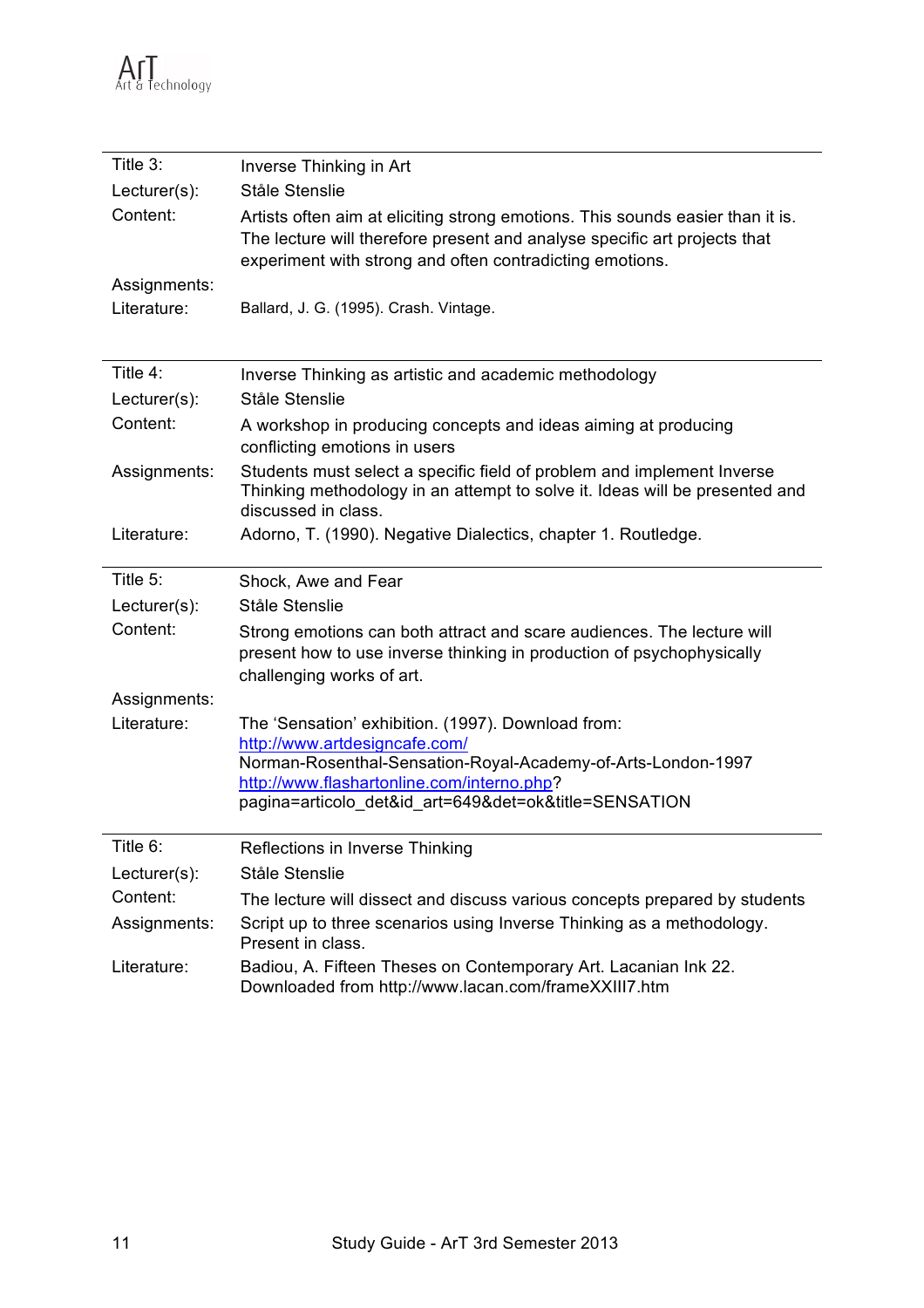

### **Digital Representation II**

| Secretary:            | Anne Nielsen                                                                                                                                                                                                                                                                                                                                                                                                                                                                                                                                                                                                                                                  |
|-----------------------|---------------------------------------------------------------------------------------------------------------------------------------------------------------------------------------------------------------------------------------------------------------------------------------------------------------------------------------------------------------------------------------------------------------------------------------------------------------------------------------------------------------------------------------------------------------------------------------------------------------------------------------------------------------|
| Coordinator(s):       | Lars Knudsen                                                                                                                                                                                                                                                                                                                                                                                                                                                                                                                                                                                                                                                  |
| Lecturer(s):          | Lars Knudsen and Esben Skouboe Poulsen                                                                                                                                                                                                                                                                                                                                                                                                                                                                                                                                                                                                                        |
| Purpose and<br>goals: | The purpose of this course is to present methods and tools for creating<br>physical representations of digital designs. The course will cover the tools<br>available at the university, such as laser cutting, 3D printing, cutting<br>machine, etc. The course will also present other possible rapid<br>manufacturing processes, which might not be available at the university. By<br>the end of the course the student should be able to use knowledge of rapid<br>manufacturing technologies in both designing and implementation of<br>projects. The course assumes students have basic knowledge of creating<br>and editing digital 2D and 3D designs. |
| Assessment:           | Through the semester project                                                                                                                                                                                                                                                                                                                                                                                                                                                                                                                                                                                                                                  |
| Title 1:              | What is rapid prototyping?                                                                                                                                                                                                                                                                                                                                                                                                                                                                                                                                                                                                                                    |
| $Lecturer(s)$ :       | Lars Knudsen                                                                                                                                                                                                                                                                                                                                                                                                                                                                                                                                                                                                                                                  |
| Content:              | Introduction to prototyping and rapid prototyping based on digital designs                                                                                                                                                                                                                                                                                                                                                                                                                                                                                                                                                                                    |
| Assignments:          | Make sure your computer is set up with 2D and 3D editing software. The<br>2D software should be able to handle vectors and the 3d software should<br>be able to output .stl files. Adobe Illustrator and 3D Studio Max are<br>recommended, but other and free alternatives are possible to use in the                                                                                                                                                                                                                                                                                                                                                         |
|                       |                                                                                                                                                                                                                                                                                                                                                                                                                                                                                                                                                                                                                                                               |
| Literature:           | course. Prepare a 2D design for physical reproduction.<br>None                                                                                                                                                                                                                                                                                                                                                                                                                                                                                                                                                                                                |
| Title 2:              | 2D representations                                                                                                                                                                                                                                                                                                                                                                                                                                                                                                                                                                                                                                            |
| Lecturer(s):          | Lars Knudsen                                                                                                                                                                                                                                                                                                                                                                                                                                                                                                                                                                                                                                                  |
| Content:              | How to rapidly make physical representations of digital 2D material. What is<br>possible and what are the limits? Demonstration of methods available<br>generally and at AAU.                                                                                                                                                                                                                                                                                                                                                                                                                                                                                 |
| Assignments:          | Create physical representation of 2D design. Prepare a 3D design for<br>physical reproduction.                                                                                                                                                                                                                                                                                                                                                                                                                                                                                                                                                                |
| Literature:           | None                                                                                                                                                                                                                                                                                                                                                                                                                                                                                                                                                                                                                                                          |
| Title 3:              | 3D representations                                                                                                                                                                                                                                                                                                                                                                                                                                                                                                                                                                                                                                            |
| Lecturer(s):          | Lars Knudsen                                                                                                                                                                                                                                                                                                                                                                                                                                                                                                                                                                                                                                                  |
| Content:              | How to rapidly make physical representations of digital 3D material. What is<br>possible and what are the limits? Demonstration of methods available<br>generally and at AAU.                                                                                                                                                                                                                                                                                                                                                                                                                                                                                 |
| Assignments:          | Create physical representation of 3D design. Produce sketch of design for<br>the last two lectures.                                                                                                                                                                                                                                                                                                                                                                                                                                                                                                                                                           |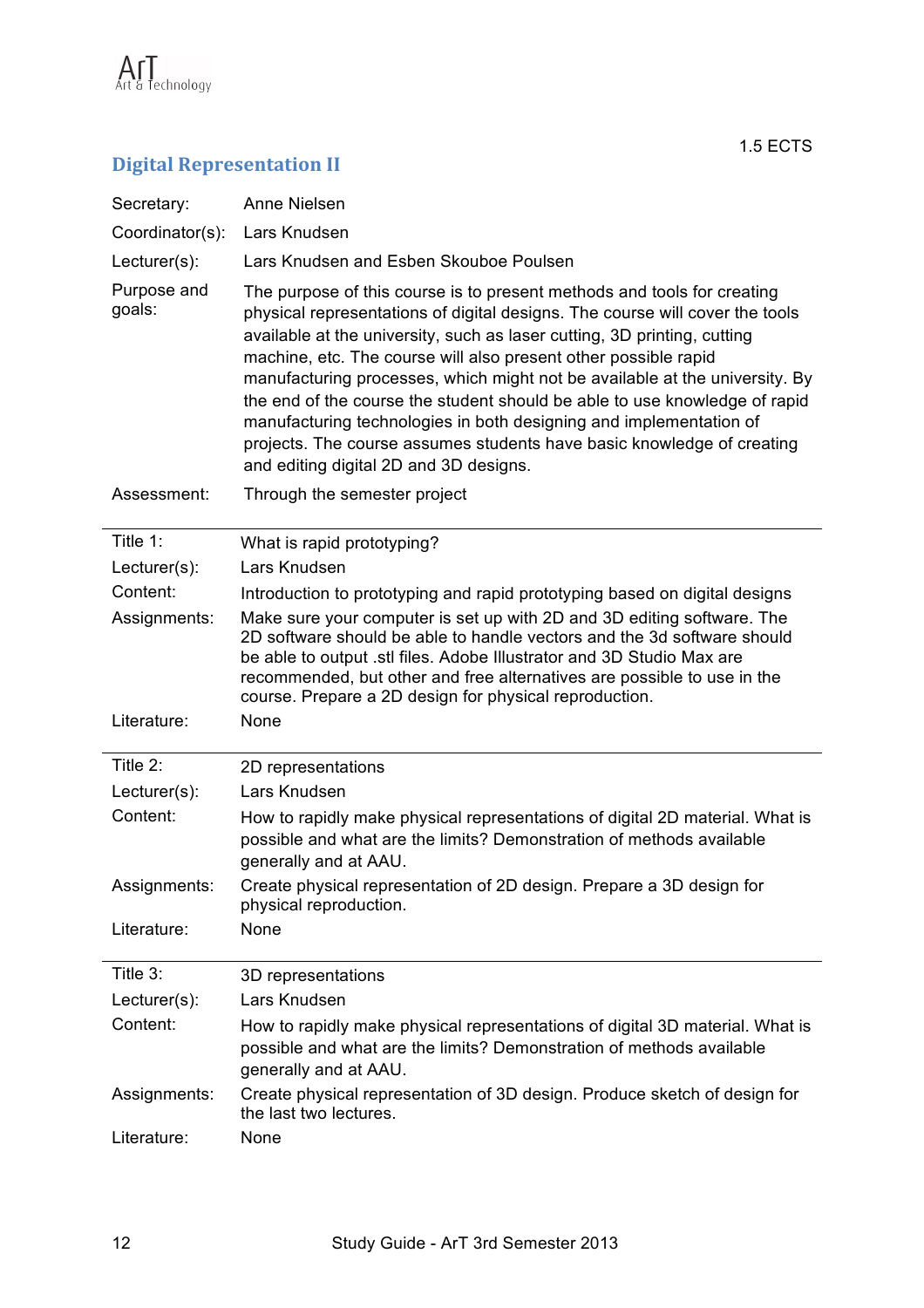| Title 4:        | Design implications                                                                                                          |
|-----------------|------------------------------------------------------------------------------------------------------------------------------|
| $Lecturer(s)$ : | Lars Knudsen                                                                                                                 |
| Content:        | The implications of rapid prototyping on the approach to, and design of<br>objects. Discuss sketches for the final lectures. |
| Assignments:    | Prepare files for the last lectures, Hands on experience                                                                     |
| Literature:     | TBA                                                                                                                          |
|                 |                                                                                                                              |
| Title $5:$      | Hands on experience                                                                                                          |
| $Lecturer(s)$ : | Lars Knudsen                                                                                                                 |
| Content:        | Work on own designs to gain practical experience with creating physical<br>representations of digital designs.               |
| Assignments:    |                                                                                                                              |
| Literature:     | None                                                                                                                         |
|                 |                                                                                                                              |
| Title 6:        | Hands on experience continued                                                                                                |
| Lecturer(s):    | Lars Knudsen                                                                                                                 |
| Content:        | Work on own designs to gain practical experience with creating physical<br>representations of digital designs.               |
| Assignments:    |                                                                                                                              |
| Literature:     | None                                                                                                                         |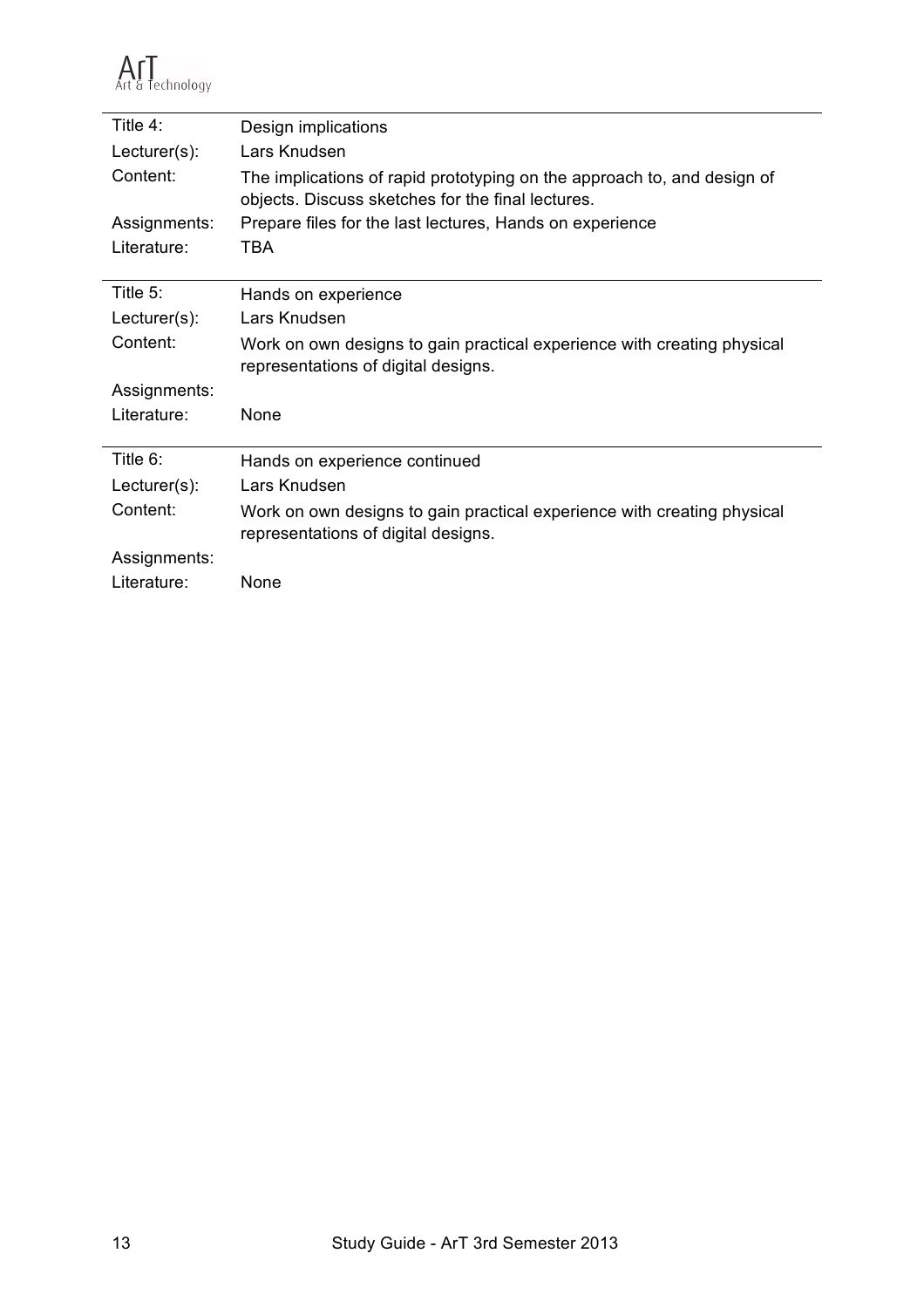# **Module 9-Programming Interactive Systems**

| Project period (from/to):            | Sep. 2, 2013 - Sep. 27, 2013                                 |
|--------------------------------------|--------------------------------------------------------------|
| Work form:                           | Group and project work                                       |
| Date for submission<br>and critique: | submission: Sep. 24, 2013<br>examination: Sep. 26 & 27, 2013 |
| Secretary:                           | Anne Nielsen                                                 |
| Coordinator(s):                      | Lance Putnam                                                 |
| Supervisor(s):                       | Lars Knudsen and Lance Putnam                                |

#### **Objectives:**

"Programming Interactive Systems" is a module where students learn about basic principles of software and how different digital systems can be designed to create alternative forms of interactions between man and machines. Students will learn about principles of objectoriented programming languages and how algorithms can be developed in order to design new forms HCI (Human-Computer Interaction).

During this module students should acquire:

Basic *knowledge* about

- Digital communications protocols: MIDI, OSC, DMX, USB, etc.
- Networking applications: inter-application communication, internet-based communications, etc.
- Basic programming: Programmatic statements, loops, use of libraries
- Basic user interface design principles for realizing a software interface for humancomputer interaction
- Data mapping strategies in software / firmware algorithms

#### *Skills* in

- Applying knowledge to the development of a human-computer interface artifact used in conjunction with a PC software application – and demonstrate its use (application)
- Analyzing use of the artifact<br>• Synthesizing knowledge in w
- Synthesizing knowledge in written documentation

#### *Competencies* in

- Evaluating the artifact from a technical perspective
- Identifying learning needs in the area of programming interactive systems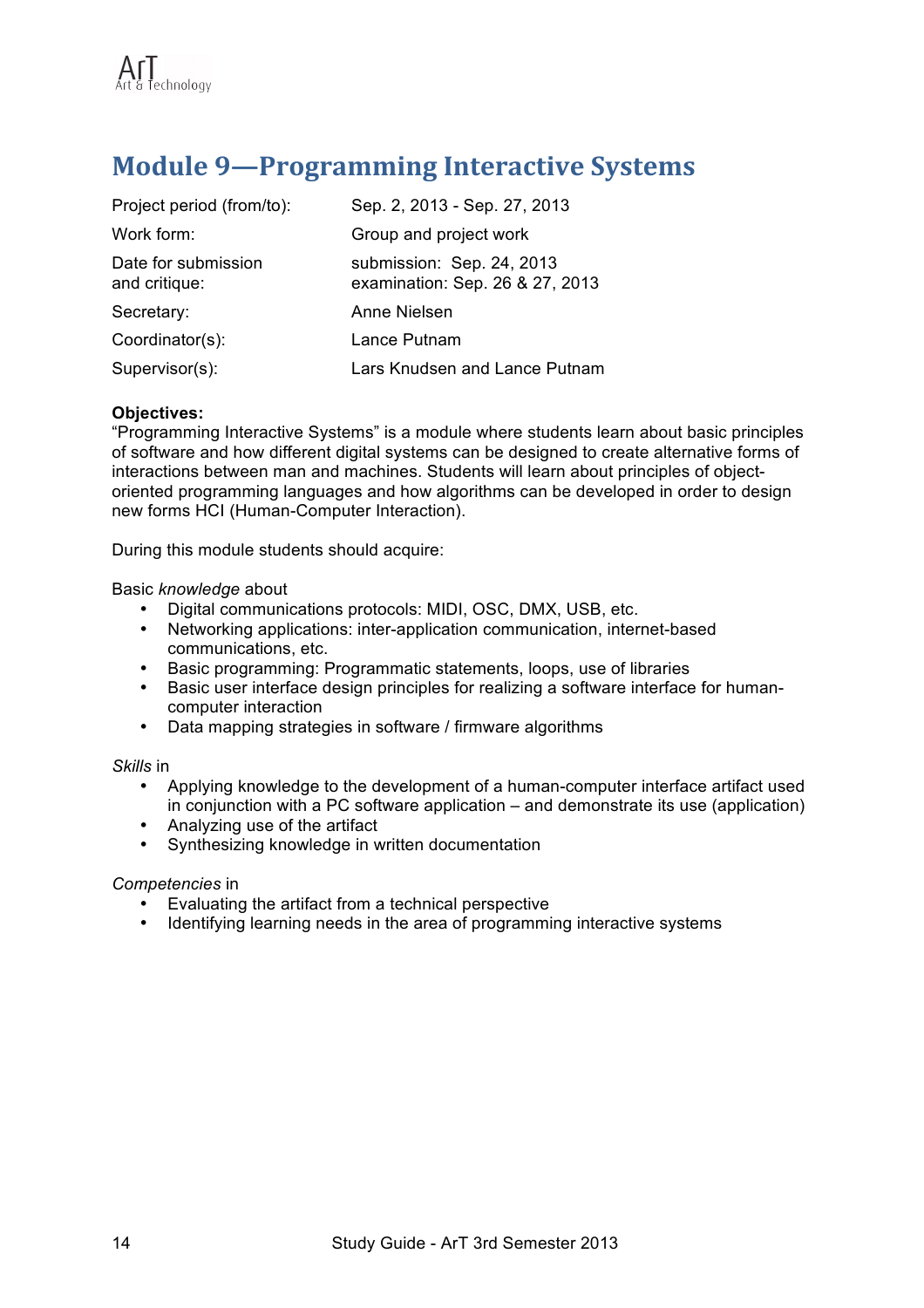

The module is completed with:

#### **Examination 9**

An internal combined written and oral examination in **Module 9: "Programming Interactive Systems".** The examination is a 7-day assignment on a set subject.

Form of examination: a)

The examination will take the form of a conversation between the student, the examiner and an internal censor on the basis of the artefact and report prepared by the student(s).

Number of pages: the written part must not exceed 5 pages.

Evaluation: Grading according to the 7-point scale. In the evaluation of the examination performance, the grade 12 will only be awarded to students who demonstrate that they have fulfilled the objectives for the subject exhaustively or with only few insignificant omissions. Credits: 5 ECTS

The oral examination should demonstrate that the student has fulfilled the objectives outlined above.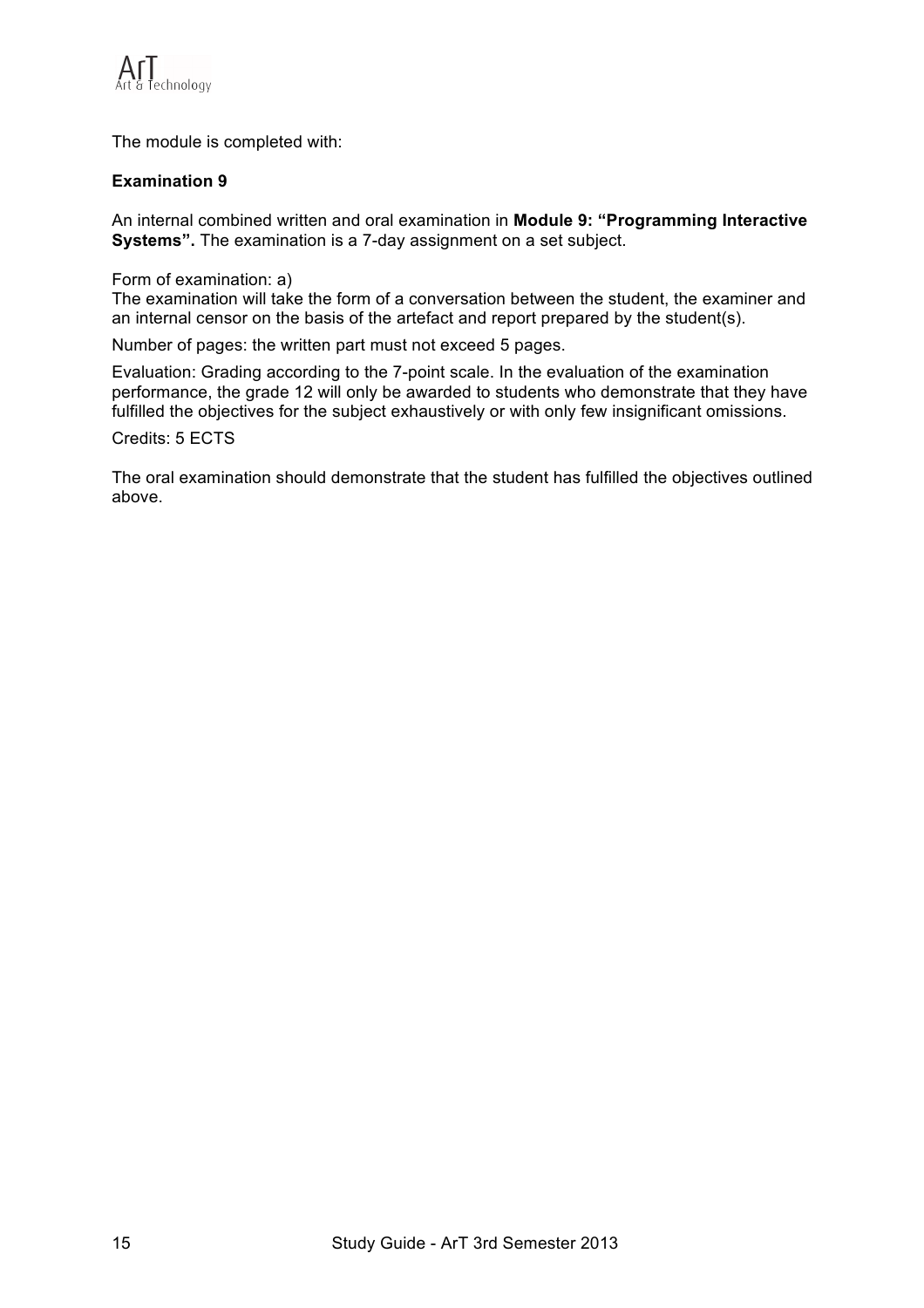

### Programming III

| Secretary:            | <b>Anne Nielsen</b>                                                                                                                                                                                                                                                                                                                                                                                                                                                                                                                                                                                                              |
|-----------------------|----------------------------------------------------------------------------------------------------------------------------------------------------------------------------------------------------------------------------------------------------------------------------------------------------------------------------------------------------------------------------------------------------------------------------------------------------------------------------------------------------------------------------------------------------------------------------------------------------------------------------------|
| Coordinator(s):       | Lance Putnam                                                                                                                                                                                                                                                                                                                                                                                                                                                                                                                                                                                                                     |
| Lecturer(s):          | Lars Knudsen and Lance Putnam                                                                                                                                                                                                                                                                                                                                                                                                                                                                                                                                                                                                    |
| Purpose and<br>goals: | Programming III follows Programming I introducing more advanced<br>programming constructs and real-time multimedia systems. Specifically,<br>students will learn about structures and object-oriented programming, real-<br>time sound and graphics, basic user interaction, and inter-application<br>communication protocols. By the end of the course, students will have<br>sufficient knowledge of programming and interactive multimedia systems to<br>be able to work with a wide array of different libraries and frameworks.<br>Exercises will take the form of in-class workshop sessions and take-home<br>assignments. |
| Literature:           | Loudon, K. (2003). C++ Pocket Reference. O'Reilly Media, Inc., USA.                                                                                                                                                                                                                                                                                                                                                                                                                                                                                                                                                              |
|                       | cplusplus.com. (2000). C++ Language Tutorial,<br>http://www.cplusplus.com/doc/tutorial/.                                                                                                                                                                                                                                                                                                                                                                                                                                                                                                                                         |
| Assessment:           | See module description                                                                                                                                                                                                                                                                                                                                                                                                                                                                                                                                                                                                           |
| Title 1:              | <b>Programming Review and Structures</b>                                                                                                                                                                                                                                                                                                                                                                                                                                                                                                                                                                                         |
| Lecturer(s):          | Lance Putnam                                                                                                                                                                                                                                                                                                                                                                                                                                                                                                                                                                                                                     |
| Content:              | Review of basic programming constructs: variables, functions, arrays,<br>loops, and control structures. Introduction to structures.                                                                                                                                                                                                                                                                                                                                                                                                                                                                                              |
| Assignments:          | Programming exercises based on session.                                                                                                                                                                                                                                                                                                                                                                                                                                                                                                                                                                                          |
| Literature:           | Review assignments and literature from Programming I.<br>"Data Structures - C++ Documentation",<br>http://www.cplusplus.com/doc/tutorial/structures/                                                                                                                                                                                                                                                                                                                                                                                                                                                                             |
| Title 2:              | Object-oriented Programming I                                                                                                                                                                                                                                                                                                                                                                                                                                                                                                                                                                                                    |
| Lecturer(s):          | Lance Putnam                                                                                                                                                                                                                                                                                                                                                                                                                                                                                                                                                                                                                     |
| Content:              | Introduction to object-oriented concepts: class and instance/object, member<br>variables/functions, and constructors/destructors.                                                                                                                                                                                                                                                                                                                                                                                                                                                                                                |
| Assignments:          | Programming exercises based on session.                                                                                                                                                                                                                                                                                                                                                                                                                                                                                                                                                                                          |
| Literature:           | "Classes (I) - C++ Documentation",<br>http://www.cplusplus.com/doc/tutorial/classes/.<br>"Classes (II) - C++ Documentation", sections "The keyword this" and "Static<br>members", http://www.cplusplus.com/doc/tutorial/classes2/.                                                                                                                                                                                                                                                                                                                                                                                               |
| Title 3:              | Object-oriented Programming II                                                                                                                                                                                                                                                                                                                                                                                                                                                                                                                                                                                                   |
| $Lecturer(s)$ :       | Lance Putnam                                                                                                                                                                                                                                                                                                                                                                                                                                                                                                                                                                                                                     |
| Content:              | Introduction to object-oriented concepts: inheritance and polymorphism.                                                                                                                                                                                                                                                                                                                                                                                                                                                                                                                                                          |
| Assignments:          | Programming exercises based on session.                                                                                                                                                                                                                                                                                                                                                                                                                                                                                                                                                                                          |
| Literature:           | "Friendship and inheritance - C++ Documentation", sections "Inheritance"<br>between classes", "What is inherited from the base class?", and "Multiple<br>inheritance", http://www.cplusplus.com/doc/tutorial/inheritance/.                                                                                                                                                                                                                                                                                                                                                                                                       |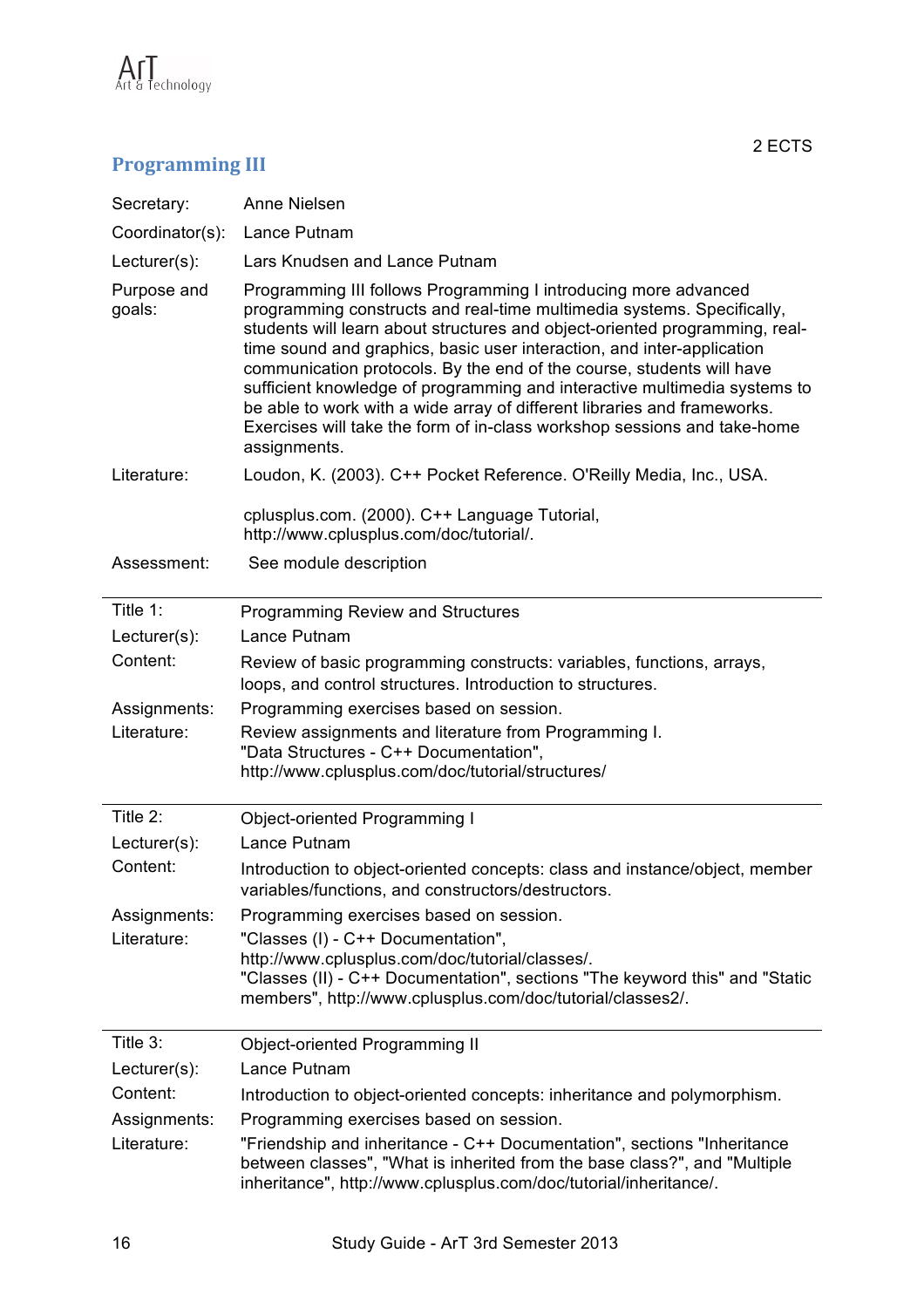

"Polymorphism - C++ Documentation", http://www.cplusplus.com/doc/tutorial/polymorphism/.

| Title $4$ :     | Program Flow and Real-time Sound                                                                                                                                                                                                                                                        |
|-----------------|-----------------------------------------------------------------------------------------------------------------------------------------------------------------------------------------------------------------------------------------------------------------------------------------|
| Lecturer(s):    | Lars Knudsen                                                                                                                                                                                                                                                                            |
| Content:        | Program design and description techniques: UML, pseudo-code, and<br>flowcharts.<br>Programming real-time audio. Topics include samples as a representation<br>of sound pressure, sampling rate, input/output streams, channels, and<br>processing blocks.                               |
| Assignments:    | Programming exercises based on session.                                                                                                                                                                                                                                                 |
| Literature:     | Lecture notes                                                                                                                                                                                                                                                                           |
| Title 5:        | Real-time Graphics I                                                                                                                                                                                                                                                                    |
| $Lecturer(s)$ : | Lars Knudsen                                                                                                                                                                                                                                                                            |
| Content:        | Programming real-time graphics. Introduction to animation and draw loops,<br>meshes, and images.                                                                                                                                                                                        |
| Assignments:    | Programming exercises based on session.                                                                                                                                                                                                                                                 |
| Literature:     | Lecture notes                                                                                                                                                                                                                                                                           |
| Title 6:        | Real-time Graphics II                                                                                                                                                                                                                                                                   |
| Lecturer(s):    | Lars Knudsen                                                                                                                                                                                                                                                                            |
| Content:        | Programming real-time graphics. Introduction to animation and draw loops,<br>meshes, and images.                                                                                                                                                                                        |
| Assignments:    | Programming exercises based on session.                                                                                                                                                                                                                                                 |
| Literature:     | Lecture notes                                                                                                                                                                                                                                                                           |
| Title 7:        | Mouse and Keyboard Input                                                                                                                                                                                                                                                                |
| Lecturer(s):    | Lars Knudsen                                                                                                                                                                                                                                                                            |
| Content:        | Responding to mouse and keyboard input.                                                                                                                                                                                                                                                 |
| Assignments:    | Programming exercises based on session.                                                                                                                                                                                                                                                 |
| Literature:     | Lecture notes                                                                                                                                                                                                                                                                           |
| Title 8:        | <b>Communication Protocols</b>                                                                                                                                                                                                                                                          |
| Lecturer(s):    | Lance Putnam                                                                                                                                                                                                                                                                            |
| Content:        | Overview of digital communication protocols including MIDI, Open Sound<br>Control (OSC), DMX, and VRPN. Connecting two different software<br>systems.                                                                                                                                   |
| Assignments:    | Create a simple OSC-based client/server system.                                                                                                                                                                                                                                         |
| Literature:     | http://opensoundcontrol.org/spec-1_0<br>http://www.cs.unc.edu/Research/vrpn/VRST 2001 conference/vrst vrpn p<br>aper_reprint.pdf<br>http://ritelites.com/yahoo_site_admin/assets/docs/dmx101_handbook.2961<br>02453.pdf<br>"The DMX512 Packet", http://www.dmx512-online.com/packt.html |
|                 |                                                                                                                                                                                                                                                                                         |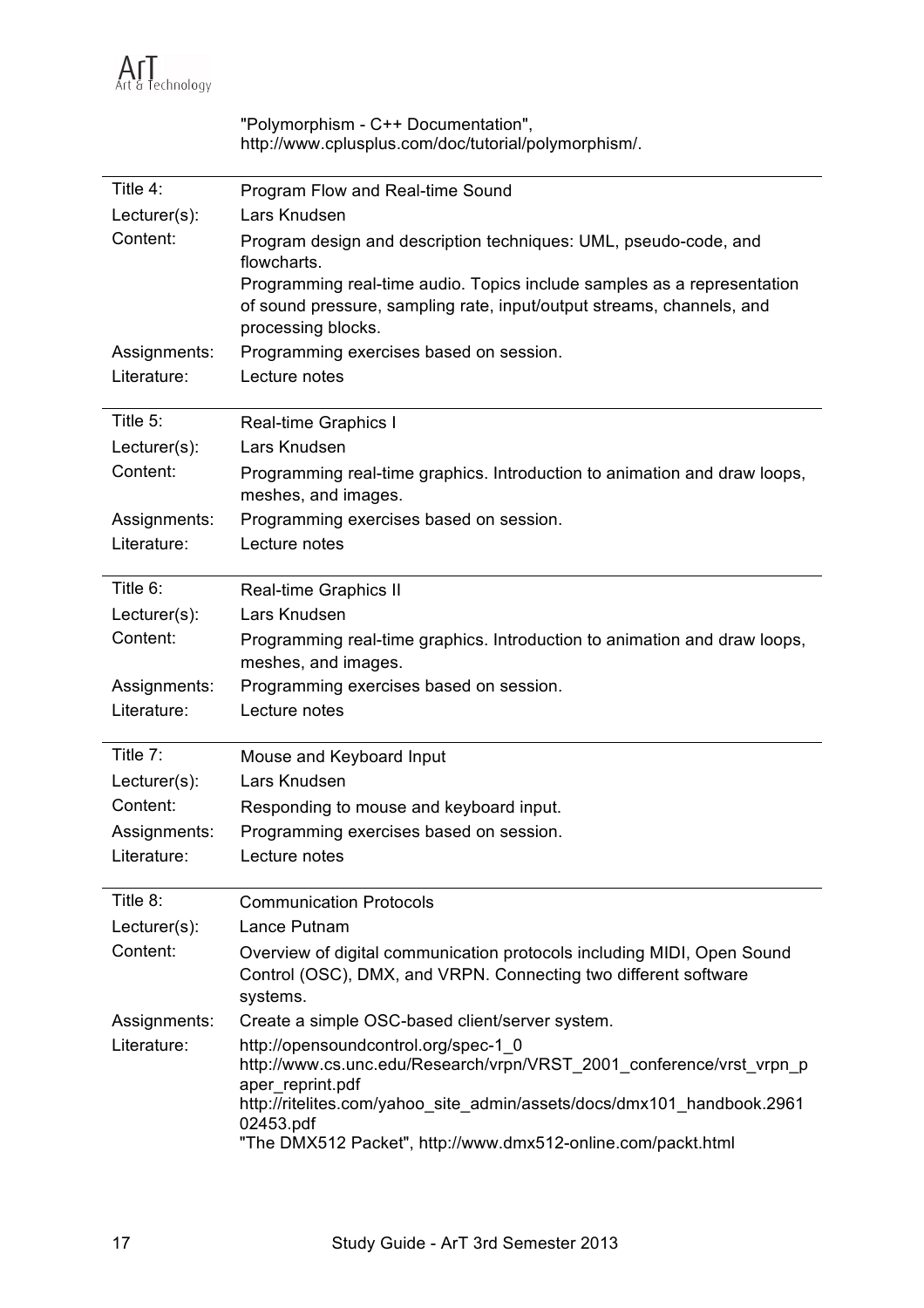# **Module 10-Art and Technology Concept Design**

| Project period (from/to)             | Oct. 16, 2013 - Nov. 13, 2013      |
|--------------------------------------|------------------------------------|
| Work form:                           | Lectures and project work          |
| Date for submission<br>and critique: | Nov. 13, 2013                      |
| Secretary:                           | Anne Nielsen                       |
| Coordinator(s):                      | Carsten Friberg                    |
| Supervisor(s):                       | Carsten Friberg and Ståle Stenslie |

#### **Contents:**

The module "Art and Technology Concept Design" focuses on concept design processes and method development of interactive installations and/or place-based events. The module introduces academic methods such as qualitative or quantitative of research and analysis and methods of artistic experimental creativity as measures in artistic concept development processes. Furthermore, the module introduces oral and written presentation techniques.

In connection with the module, courses may be offered within the following areas:

- Method Design and Analysis
- Concept Design and Diagrams

#### **Objectives:**

During this module, students should acquire:

Basic *knowledge* about

- Various qualitative methods in relation to the analysis and understanding of users, places and their usages, etc.
- Quantitative methods in relation to the analysis and understanding of users, places and their usages, etc.
- Theories and methods of artistic and experimental practices

#### *Skills* in

• Conceptualizing various forms of interactive or relational experience employing and combining various methods of concept development presenting artistic concepts to various target groups

*Competencies* in

- Designing and conceptualizing interactive installation and/or place-based events
- 
- Handling complexity and development work related to concept design processes<br>• Identifying own learning needs and to structure own learning related to concept • Identifying own learning needs and to structure own learning related to concept design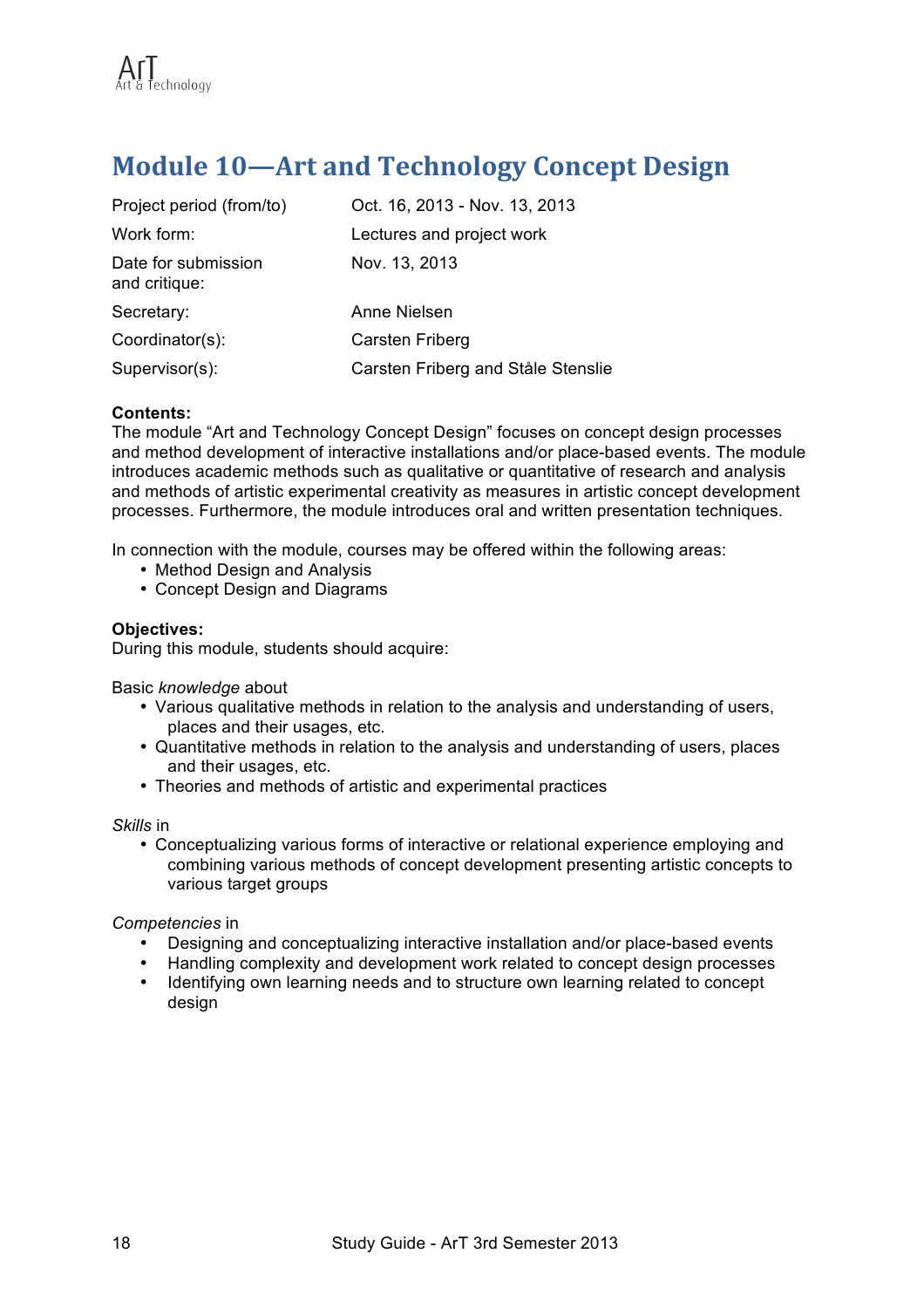

The module is completed with:

#### **Examination 10**

An internal combined written and oral examination in **Module 10 "Art and Technology Concept Design"**

Form of examination: a)

The examination is a free assignment, which is evaluated by one examiner and awarded a pass/fail grade. For the examination students have to submit a written presentation of an artistic concept within the subject field of Art & Technology. The written part must not exceed 5 pages. The oral examination consists of a student presentation followed by a discussion between the student and the examiner.

Evaluation: pass/fail. One examiner evaluates the assignment. In case of a Fail grade, an additional examiner will also evaluate the assignment.

Substitution: The examination may be substituted by satisfactory and active participation in courses, i.e. 80% presence and submission of all assignments set during the course.

Credit: 5 ECTS

The examination should demonstrate that the student has fulfilled the objectives outlined above.

#### **Description of** *ArT and Technology Concept Design*

**Purpose and Goals**: The overall focus is on analysis, development and creation of concepts for an artistic intervention on a specific location. The courses will introduce and discuss different perspectives on creating concepts through both lectures and experiments.

**Content:** The course will alternate between lectures, experiments and group discussions and presentations. Through exercises related to the different elements of analysing and developing concepts these elements will be investigated and used in small assignments some possible related to a cross-semesters collaboration related to Thierry Geoffroy's Emergency Room.

**Submissions and submission format:** Max 5 pages of text, oral examination and group presentation

**Examination and assessment:** A written presentation of max 5 pages of a concept developed in the course and an oral presentation and discussion. Substitution: Satisfactory and active participation in the courses i.e. active participation in group presentations and in exercises. Active participation is 80 % presence and submission of all assignments.

**Assessment**: pass/fail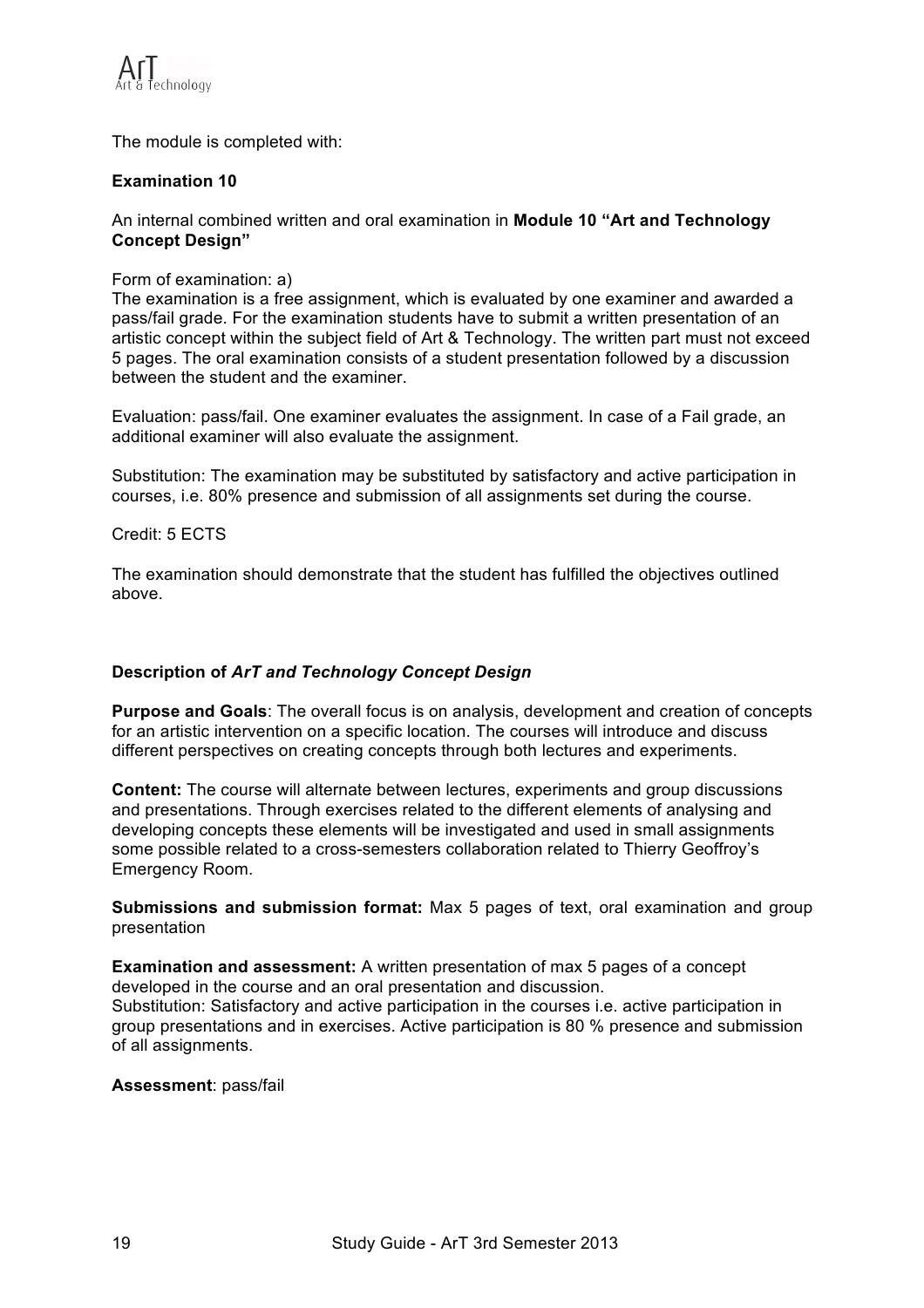

### **Method Design and Analysis**

| Secretary:            | Anne Nielsen                                                                                                                                                                                                                                                                                                                                                                                   |
|-----------------------|------------------------------------------------------------------------------------------------------------------------------------------------------------------------------------------------------------------------------------------------------------------------------------------------------------------------------------------------------------------------------------------------|
| Coordinator(s)        | Carsten Friberg                                                                                                                                                                                                                                                                                                                                                                                |
| Lecturer(s):          | Carsten Friberg and Ståle Stenslie                                                                                                                                                                                                                                                                                                                                                             |
| Purpose and<br>goals: | The course introduces components leading to the creation of a concept.<br>The focus is on interpretations of observations and data collected. The ArT<br>approach is to combine classical approaches with also methods developed<br>in an artistic context and with artistic intentions.                                                                                                       |
| Assessment:           | Active participation in lectures, discussions and experiments.                                                                                                                                                                                                                                                                                                                                 |
| Title 1:              | <b>Artistic Methods</b>                                                                                                                                                                                                                                                                                                                                                                        |
| Lecturer(s):          | Ståle Stenslie                                                                                                                                                                                                                                                                                                                                                                                 |
| Content:              | The lecture gives an overview of artistic approaches to concept design<br>processes and method development relevant to interactive installations<br>and/or location specific events. The students will get a basic understanding<br>of what concept design is and why it is so important to artistic practice.                                                                                 |
| Assignments:          | Reading the mandatory texts and participating in discussion.                                                                                                                                                                                                                                                                                                                                   |
| Literature:           | Marinetti, F. T. (1909). The Futurist Manifesto.<br>http://cscs.umich.edu/~crshalizi/T4PM/futurist-manifesto.html<br>Leavy, P. (2008). Method Meets Art: Arts-Based Research Practice, pp. 4 –<br>16. Guilford Press.                                                                                                                                                                          |
| Title 2:              | Psychogeography                                                                                                                                                                                                                                                                                                                                                                                |
| Lecturer(s):          | Ståle Stenslie                                                                                                                                                                                                                                                                                                                                                                                 |
| Content:              | Psychogeography is the study and reflection on how physical places affect<br>us. The lecture gives a historical and philosophical introduction to the<br>concept and how it has been used in artistic contexts. The aim of the<br>lecture is to provide the students with a qualitative and artistic method that<br>easily can be used on site during the course excursion/mapping of Aalborg. |
| Assignments:          | Reading the mandatory texts and participating in discussion.                                                                                                                                                                                                                                                                                                                                   |
| Literature:           | Sadler, S. (1999). The Situationist City, pp. 76 - 81. MIT Press.                                                                                                                                                                                                                                                                                                                              |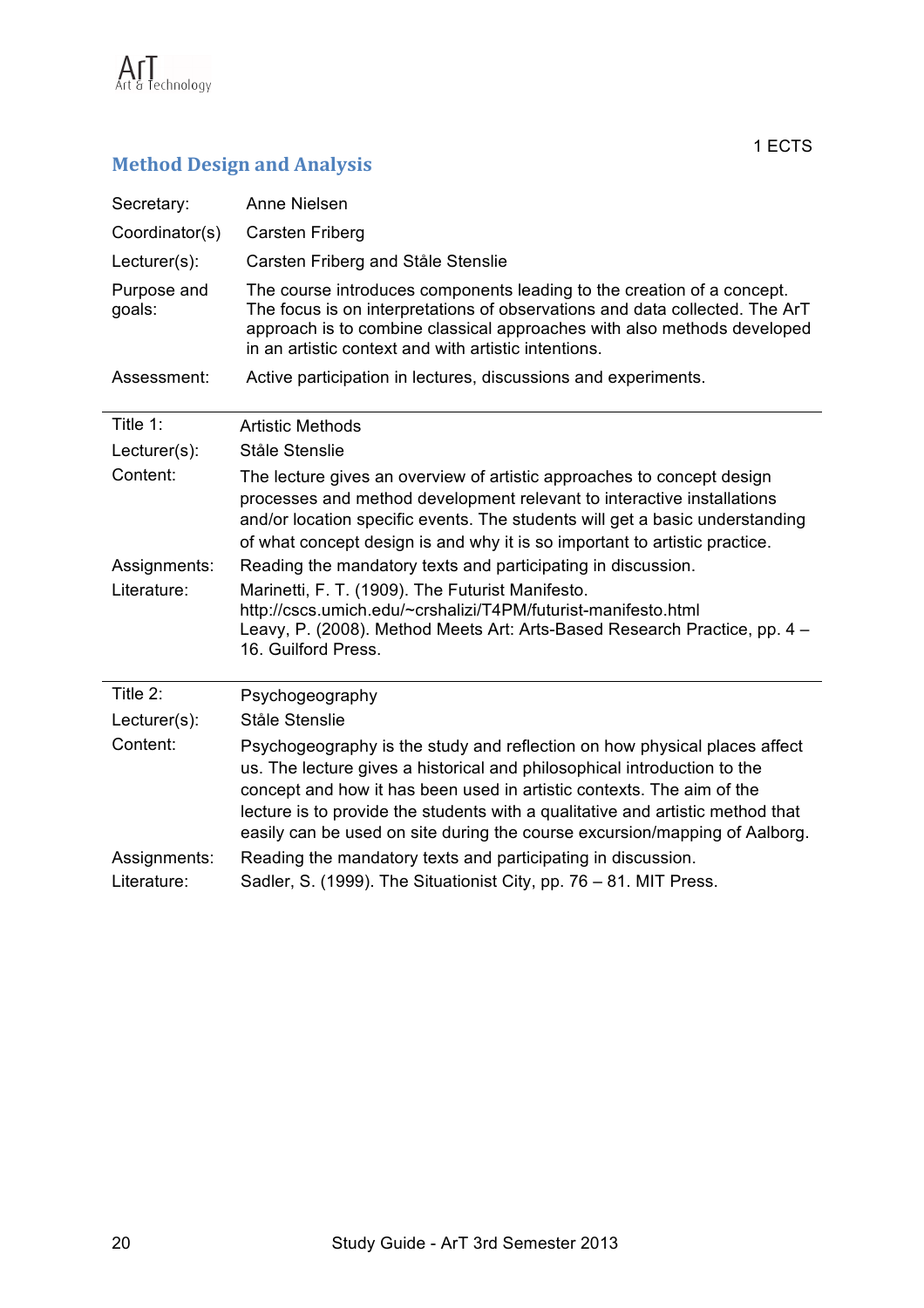| Title 3:     | Observations and Interpretations I                                                                                                                                                                                                                                                                                                                                                                                                                         |
|--------------|------------------------------------------------------------------------------------------------------------------------------------------------------------------------------------------------------------------------------------------------------------------------------------------------------------------------------------------------------------------------------------------------------------------------------------------------------------|
| Lecturer(s): | <b>Carsten Friberg</b>                                                                                                                                                                                                                                                                                                                                                                                                                                     |
| Content:     | Observation is an important source of information about a specific place,<br>but observations may easily become biased and useless. We cannot simply<br>observe but we will always observe something, and this something will<br>always appear on the background of something else. Do we, for example,<br>perceive the same Aalborg harbor? Or do we view with different lenses<br>formed by our interests?                                               |
| Assignments: | Reading the mandatory text and participating in exercises.                                                                                                                                                                                                                                                                                                                                                                                                 |
| Literature:  | Gombrich, E.H. (2002). Art and Illusion. A study in the psychology of<br>pictorial representation, chapter 2: "Truth and Stereotype", pp. 55-78.<br>Phaidon.                                                                                                                                                                                                                                                                                               |
|              | Watter, E. "We Aren't the World" in Pacific Standard online:                                                                                                                                                                                                                                                                                                                                                                                               |
|              | http://www.psmag.com/magazines/pacific-standard-cover-story/joe-henrich-                                                                                                                                                                                                                                                                                                                                                                                   |
|              | weird-ultimatum-game-shaking-up-psychology-economics-53135/                                                                                                                                                                                                                                                                                                                                                                                                |
| Title 4:     | Observations and Interpretations II                                                                                                                                                                                                                                                                                                                                                                                                                        |
| Lecturer(s): | <b>Carsten Friberg</b>                                                                                                                                                                                                                                                                                                                                                                                                                                     |
| Content:     | Any observation also includes interpretation. We bring different<br>expectations with us and we look for what we intent to find – we cannot<br>look for the unknown as we don't know what to look for. At the same time<br>we should also learn to keep our senses open and discover the unknown.<br>An important starting point is to be aware of one's own knowledge in order<br>to both discover one's own limitations and to see the new in the other. |
| Assignments: | Reading the mandatory text and participating in exercises.                                                                                                                                                                                                                                                                                                                                                                                                 |
| Literature:  | Augoyard, J.-F. (1979) Step by Step. Everyday Walks in a French Urban<br>Housing Project, pp. 7-22 + 222-223 (chapter 1). University of Minnesota<br>Press, Minneapolis/London. - or a text about hermeneutics.                                                                                                                                                                                                                                            |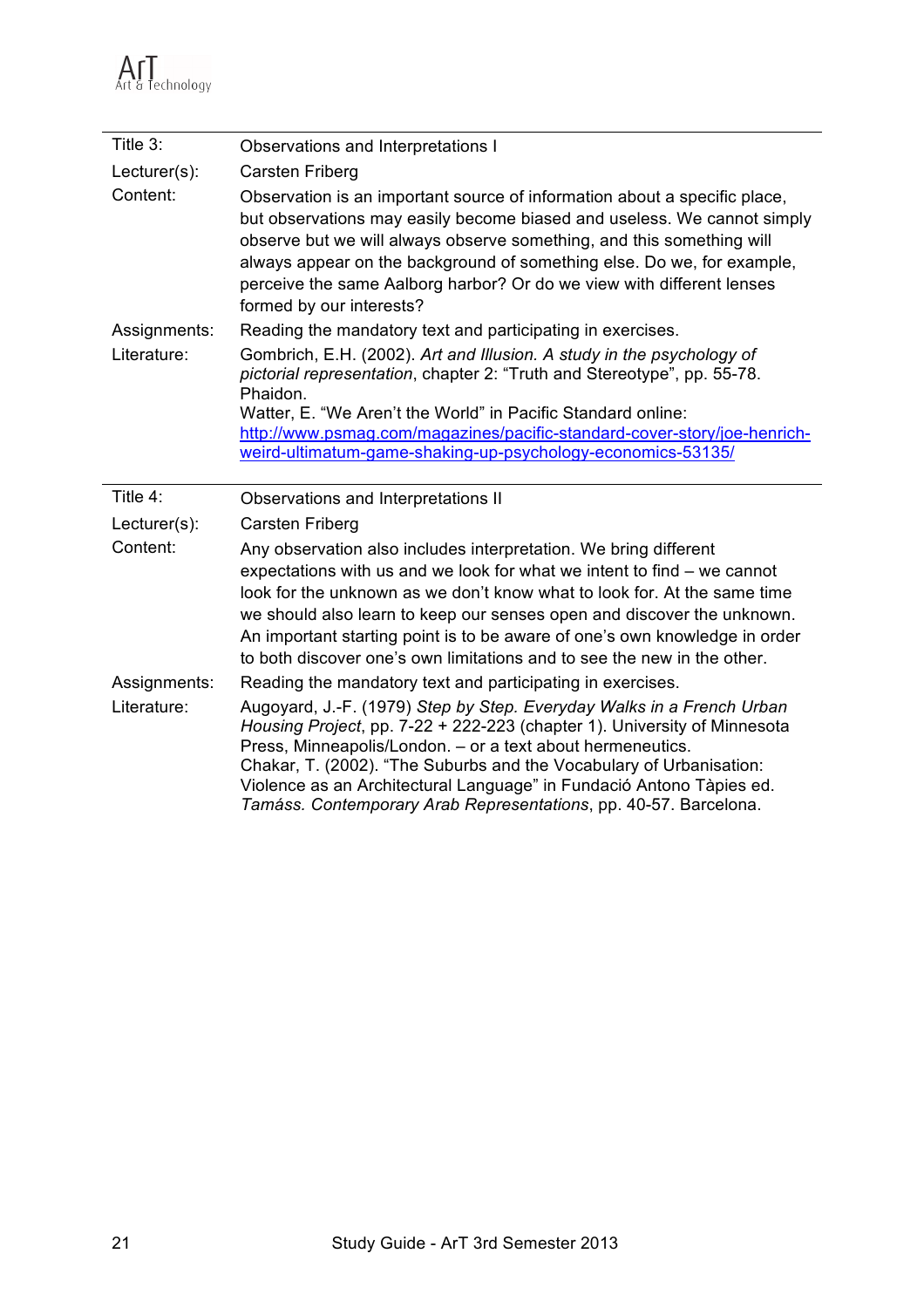

### **Concept Design and Analysis**

| Secretary:            | Anne Nielsen                                                                                                                                                                                                                                                                                                                                                                                |
|-----------------------|---------------------------------------------------------------------------------------------------------------------------------------------------------------------------------------------------------------------------------------------------------------------------------------------------------------------------------------------------------------------------------------------|
| Coordinator(s)        | <b>Carsten Friberg</b>                                                                                                                                                                                                                                                                                                                                                                      |
| Lecturer(s):          | Carsten Friberg and Ståle Stenslie                                                                                                                                                                                                                                                                                                                                                          |
| Purpose and<br>goals: | The lectures will introduce different perspectives of designing concepts for<br>an artistic intervention. The goal is to make the students able to present a<br>concept for a project clearly and convincingly. Students should be able to<br>disseminate the idea, intention, relevance, and strategy for realization<br>behind a forthcoming, possible project.                           |
| Assessment:           | Active participation in lectures, discussions and experiments.                                                                                                                                                                                                                                                                                                                              |
| Title 1:              | Concepts, Language, Expression                                                                                                                                                                                                                                                                                                                                                              |
| Lecturer(s):          | What is a concept? Why does it matter to care about them? Are they limits<br>to our thinking and expression or are they fertile with meaning? Are we<br>using them for communicating or are they using us? This lecture will be a<br>small philosophical digression into some reflections on thinking and<br>expression.                                                                    |
| Content:              |                                                                                                                                                                                                                                                                                                                                                                                             |
| Assignments:          | Reading the mandatory texts and participating in discussion.                                                                                                                                                                                                                                                                                                                                |
| Literature:           | Lakoff and Johnson. Metaphors We Live By, pp. 3-9. Chicago University<br>Press.                                                                                                                                                                                                                                                                                                             |
|                       | McLuhan, M. (1964). Understanding Media. The extensions of man,<br>chapter The Medium is the Message, pp. 7-23. Routledge.                                                                                                                                                                                                                                                                  |
| Title 2:              | <b>Rhetorical Strategies</b>                                                                                                                                                                                                                                                                                                                                                                |
| Lecturer(s):          | <b>Carsten Friberg</b>                                                                                                                                                                                                                                                                                                                                                                      |
| Content:              | Rhetoric is concerned with intervening in a specific context. The rhetorical<br>tradition offers some strategic considerations of use also for an artistic<br>intervention, and the lecture will introduce some rhetorical concepts that<br>can serve as guiding principles for artistic interventions and communication.                                                                   |
| Assignments:          | Reading the mandatory texts and participating in discussion.                                                                                                                                                                                                                                                                                                                                |
| Literature:           | Kennedy, G. A. (1994). A New History of Classical Rhetoric, pp. 3-10.<br>Princeton University Press, Princeton, N.J.<br>Kester, G. (2004). Conversation Pieces. Community + Communication in<br>Modern Art, pp. 17-25; 195-196. University of California Press.<br>Andrew B., ed. (2012). Beautiful Trouble. A Toolbox for Revolution, pp.<br>208-209; 268-269; 278-281; 358-359. OR Books. |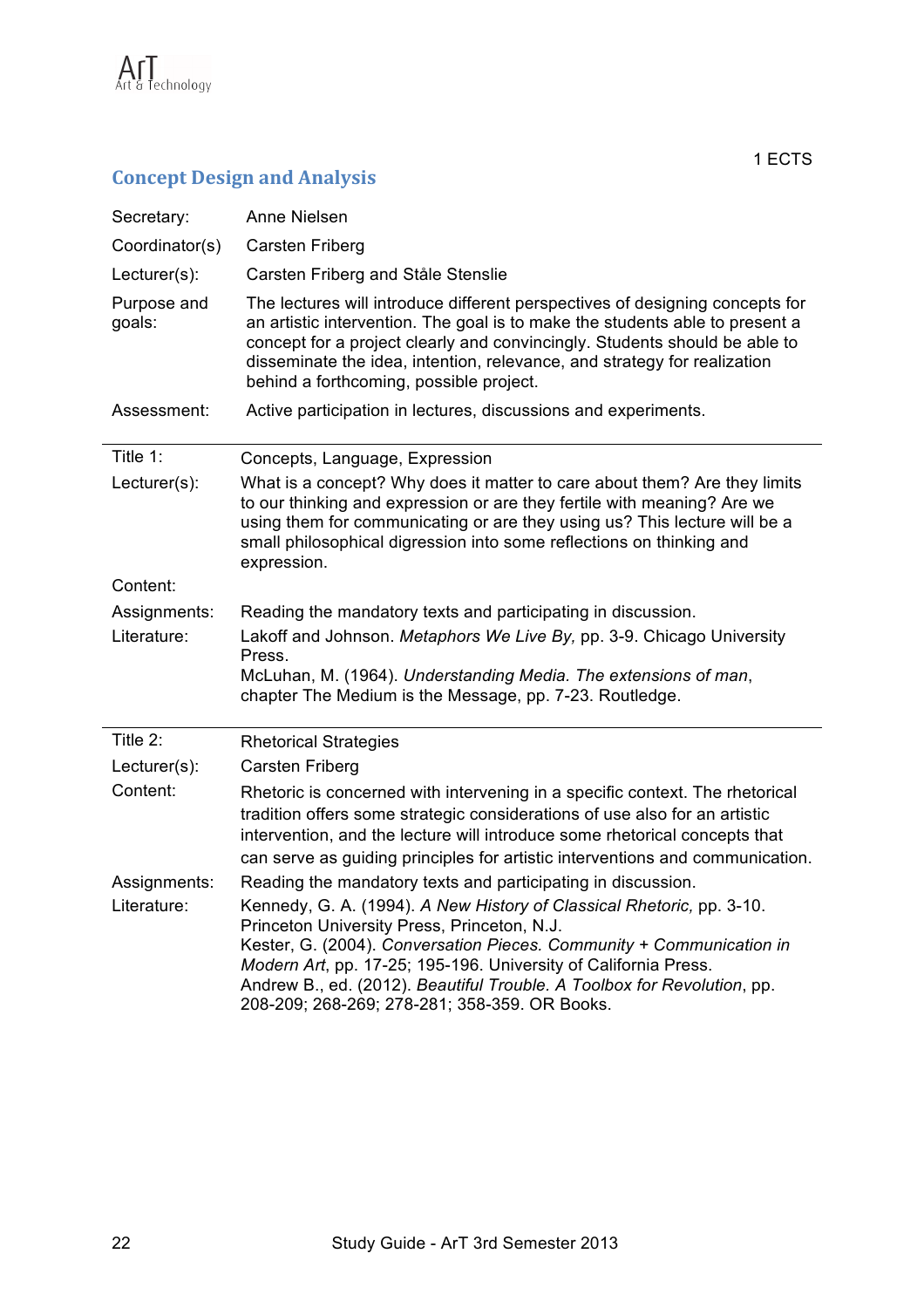| Title $3:$                  | <b>Concept Designs</b>                                                                                                                                                                                                                                                               |
|-----------------------------|--------------------------------------------------------------------------------------------------------------------------------------------------------------------------------------------------------------------------------------------------------------------------------------|
| Lecturer(s):                | Ståle Stenslie                                                                                                                                                                                                                                                                       |
| Content:                    | The lecture will be a workshop in writing, presenting and discussing artistic<br>concepts. The main task is to design and conceptualize an interactive<br>installation and/or place-based event. This should then be presented in<br>class for group discussion.                     |
| Assignments:                | Groupwise preparation of a concept to be presented in class. Participation<br>in discussion.                                                                                                                                                                                         |
| Literature:                 | Schwartzman, M. (2011). See Yourself Sensing - Redefining Human<br>Perception. Black Dog Publishing. Note: this book contains several<br>examples of how to mediate installations/media art in a concise and precise<br>manner.                                                      |
| Title $4$ :                 | Conceptual activism                                                                                                                                                                                                                                                                  |
| $Lecturer(s)$ :             | Ståle Stenslie                                                                                                                                                                                                                                                                       |
| Content:                    | Overview of the complex ecosystem behind various conceptual and activist<br>interventions. The lecture will present relevant examples for analysis and<br>discussion. Further the lecture will discuss artistic intentions and ideas in<br>comparison to actual, completed artworks. |
| Assignments:<br>Literature: | Reading the mandatory texts and participating in discussion.<br>Julius, A. (2002). Transgressions – The offences of art, pp. 16–21. Thames<br>& Hudson, London.                                                                                                                      |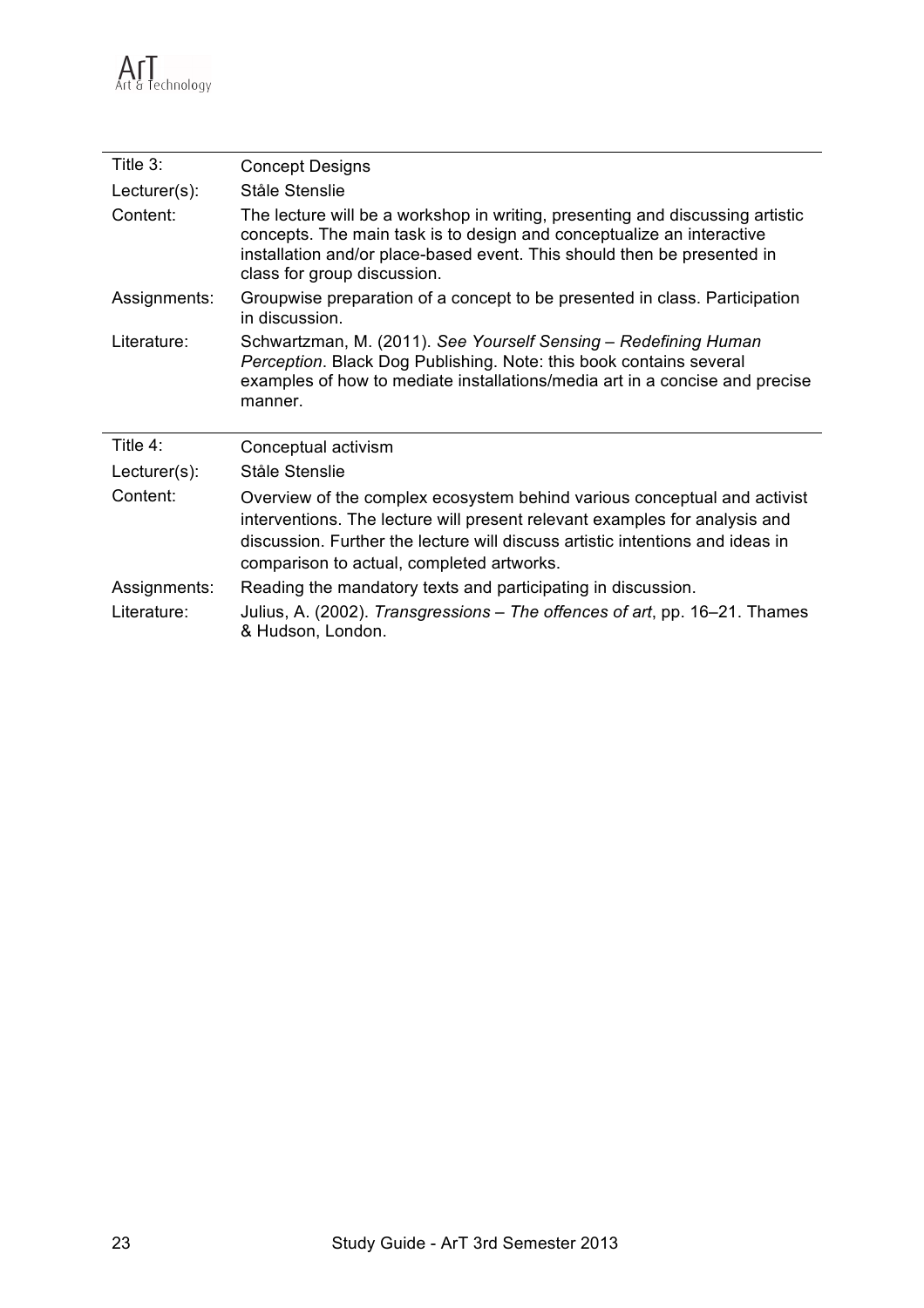# **Module 11-Art in Context I: Art Theory**

| Project period (from/to)             | Oct. 21, 2013 - Nov. 26, 2013    |
|--------------------------------------|----------------------------------|
| Work form:                           | Lectures and writing assignments |
| Date for submission<br>and critique: | TBA                              |
| Secretary:                           | Anne Nielsen                     |
| Coordinator(s):                      | Morten Søndergaard               |

#### **Contents:**

The module is an introduction to relevant artistic and aesthetic theories from a variety of research disciplines and research traditions (i.e., history of art and literature, rhetoric, philosophy, sociology, technology) and an introduction to the analytical methodologies of these disciplines and their position within theories of science related to the study's subject field. Students will analyse art and design artefacts applying methodologies and theories presented in the course. The module consists of lectures, workshops and seminars.

In connection with the module, courses may be offered within the following area:

• Theory of Art and Aesthetics

#### **Objectives:**

During this module, students should acquire:

Basic *knowledge* about

- Aesthetic theories and their significance for art and experience design
- Methods of aesthetic analysis of artworks and art projects
- Art theories on the relation between artist, the recipient, and the work of art

#### *Skills* in

- Applying various basic aesthetic concepts and artistic models in connection with analysing projects of art, their contexts and their participants
- Presenting and discussing various aesthetic and artistic positions and their significance for the field of art and technology
- Communicating technical issues to peers and non-peers

#### *Competencies* in

- Writing academic analysis of artistic projects and aesthetic artefacts
- Applying aesthetic theories and methods in design, description and evaluation of artistic projects and experiences
- Conducting case specific studies, applying one or more theories and methods of the field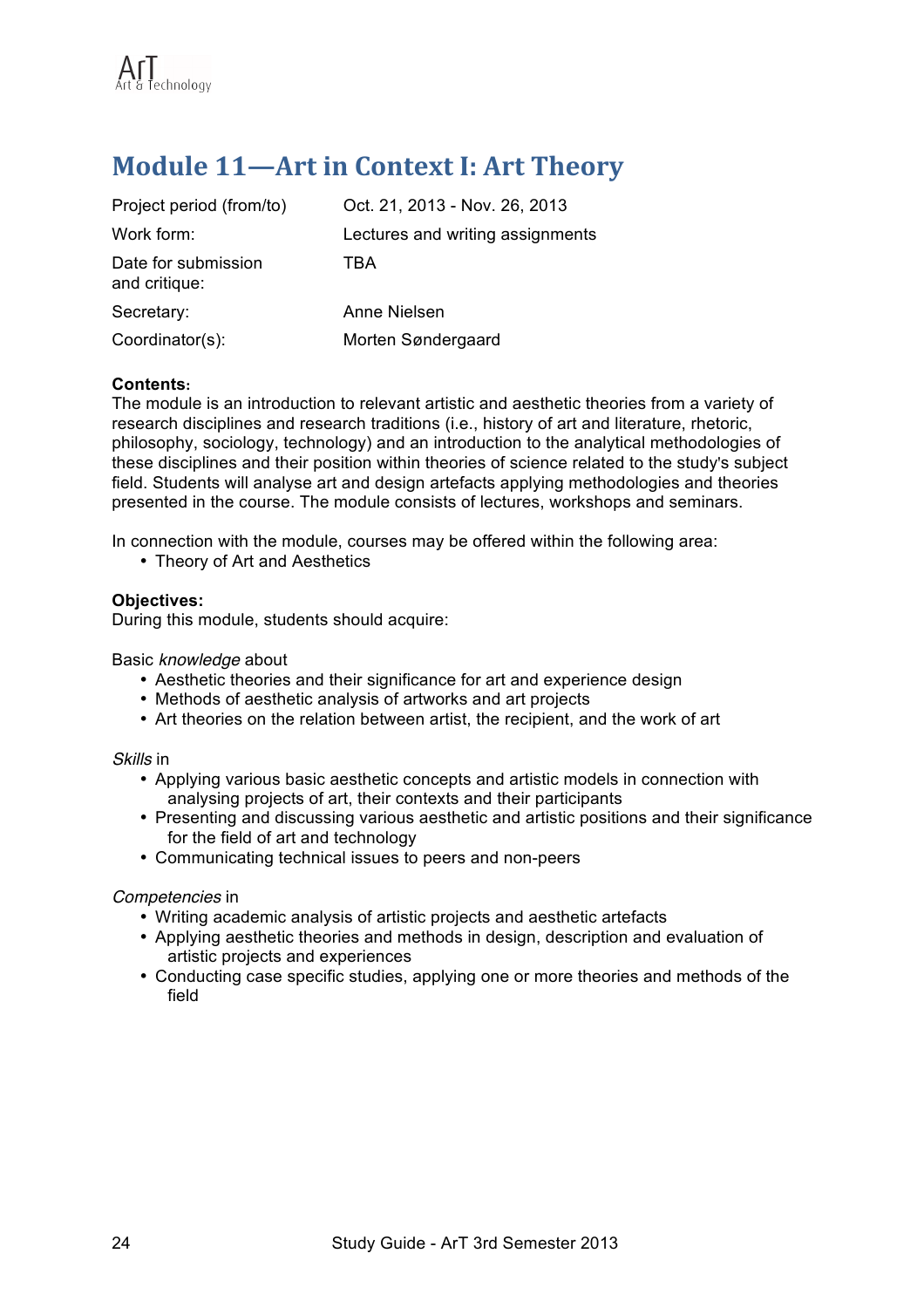

The module is completed with:

#### **Examination 11**

An internal written examination in **Module 11 "Art in Context I – Art Theory"**

Form of examination: c)

The examination is a 7-day assignment on a set subject, which is evaluated by one examiner and awarded a pass/fail grade. In case of a Fail grade, an additional examiner will also evaluate the assignment.

Number of pages: the written work must not exceed 12 pages.

Substitution: the examination may be substituted by satisfactory and active participation in courses, i.e. 80% presence and submission of all assignments set during the course.

Credits: 5 ECTS

The examination should demonstrate that the student has fulfilled the objectives outlined above.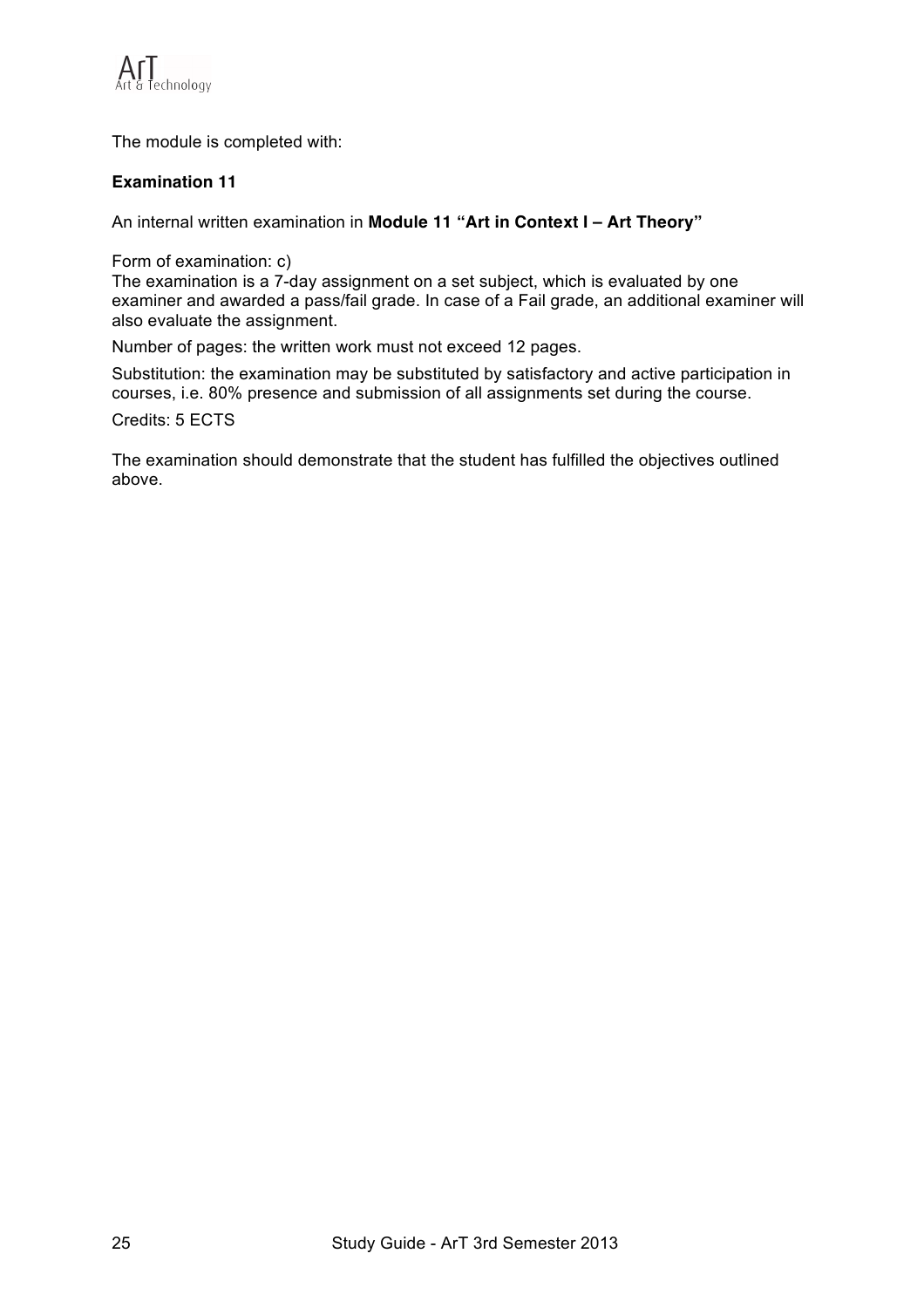

### **Theory of Art and Aesthetics**

| Secretary             | Anne Nielsen                                                                                                                                                                                                                                                                                                                                                                                                                                                                                                                                                                                                                                                                                                                                                                       |
|-----------------------|------------------------------------------------------------------------------------------------------------------------------------------------------------------------------------------------------------------------------------------------------------------------------------------------------------------------------------------------------------------------------------------------------------------------------------------------------------------------------------------------------------------------------------------------------------------------------------------------------------------------------------------------------------------------------------------------------------------------------------------------------------------------------------|
| Coordinator(s):       | Morten Søndergaard                                                                                                                                                                                                                                                                                                                                                                                                                                                                                                                                                                                                                                                                                                                                                                 |
| Lecturer(s):          | Falk Heinrich and Morten Søndergaard                                                                                                                                                                                                                                                                                                                                                                                                                                                                                                                                                                                                                                                                                                                                               |
| Purpose and<br>goals: | Any modern theory of Art and Aesthetics since Kant and Hegel circulates<br>around the idea of representation and the image in the context of culture,<br>history and subjectivity. Representation and experience of phenomena, as<br>well as how to describe and understand it within different contexts, is in a<br>general sense what any theory of art and aesthetics is all about. However,<br>these matters are dealt with very differently in various theories, often (but<br>not exclusively) depending on the focus of whether the theoretical and<br>cognitive framing is situated in natural, social or human conditions - and<br>this course will introduce you to some of the ways in which this is acted out<br>in theories and art, primarily from the 20th century. |
| Literature:           | Primary texts are to be found online (moodle) or in: Art in Theory 1900-<br>2000.<br>Background reading: Matei Calinescu: Five Faces of Modernity (Excerpts,                                                                                                                                                                                                                                                                                                                                                                                                                                                                                                                                                                                                                       |
| Assessment:           | Moodle).<br>Each lecture will be executed based on the analysis of one (or more)<br>selected artwork(s) and one seminal theoretical text. You will be<br>conducting the analysis and each class will finish with a written assignment<br>designed to introduce you to the basic elements in analysing artworks<br>(from different art genres and styles) and theoretical texts. One very<br>special concern will be to focus on the use of language (your use of<br>language), and the use of concepts and metaphors when talking and<br>writing about art; how to describe artworks and how to use theory to further<br>that practice of description into a critical discourse.                                                                                                   |
| Title 1:              | Introduction: Theories of Art and Aesthetics                                                                                                                                                                                                                                                                                                                                                                                                                                                                                                                                                                                                                                                                                                                                       |
| Lecturer(s):          | Morten Søndergaard                                                                                                                                                                                                                                                                                                                                                                                                                                                                                                                                                                                                                                                                                                                                                                 |
| Content:              | Introduction to the focus and aim of the course                                                                                                                                                                                                                                                                                                                                                                                                                                                                                                                                                                                                                                                                                                                                    |
| Assignments:          |                                                                                                                                                                                                                                                                                                                                                                                                                                                                                                                                                                                                                                                                                                                                                                                    |
| Literature:           | On Moodle:<br>Primary: Gadamer. Aesthetics and Hermeneutics<br>Background: Calincescu. Five Faces of Modernity                                                                                                                                                                                                                                                                                                                                                                                                                                                                                                                                                                                                                                                                     |
| Title 2:              | Things other than pictures                                                                                                                                                                                                                                                                                                                                                                                                                                                                                                                                                                                                                                                                                                                                                         |
| Lecturer(s):          | Morten Søndergaard                                                                                                                                                                                                                                                                                                                                                                                                                                                                                                                                                                                                                                                                                                                                                                 |
| Content:              | When resemblances disappear as criteria of representation, it allows for<br>"full relativity of representation and for representation by things other than<br>pictures". (Goodman) This lecture investigates this relativity further and<br>tracks how things other than pictures not only enter into the practice of art<br>works; it transforms our very notion of artistic practice and concept of art as<br>well. In this way, art may be seen as a theatre of modernity – where the<br>challenges and possibilities of relativity and complexity are driven to its<br>extremes.                                                                                                                                                                                               |

2 ECTS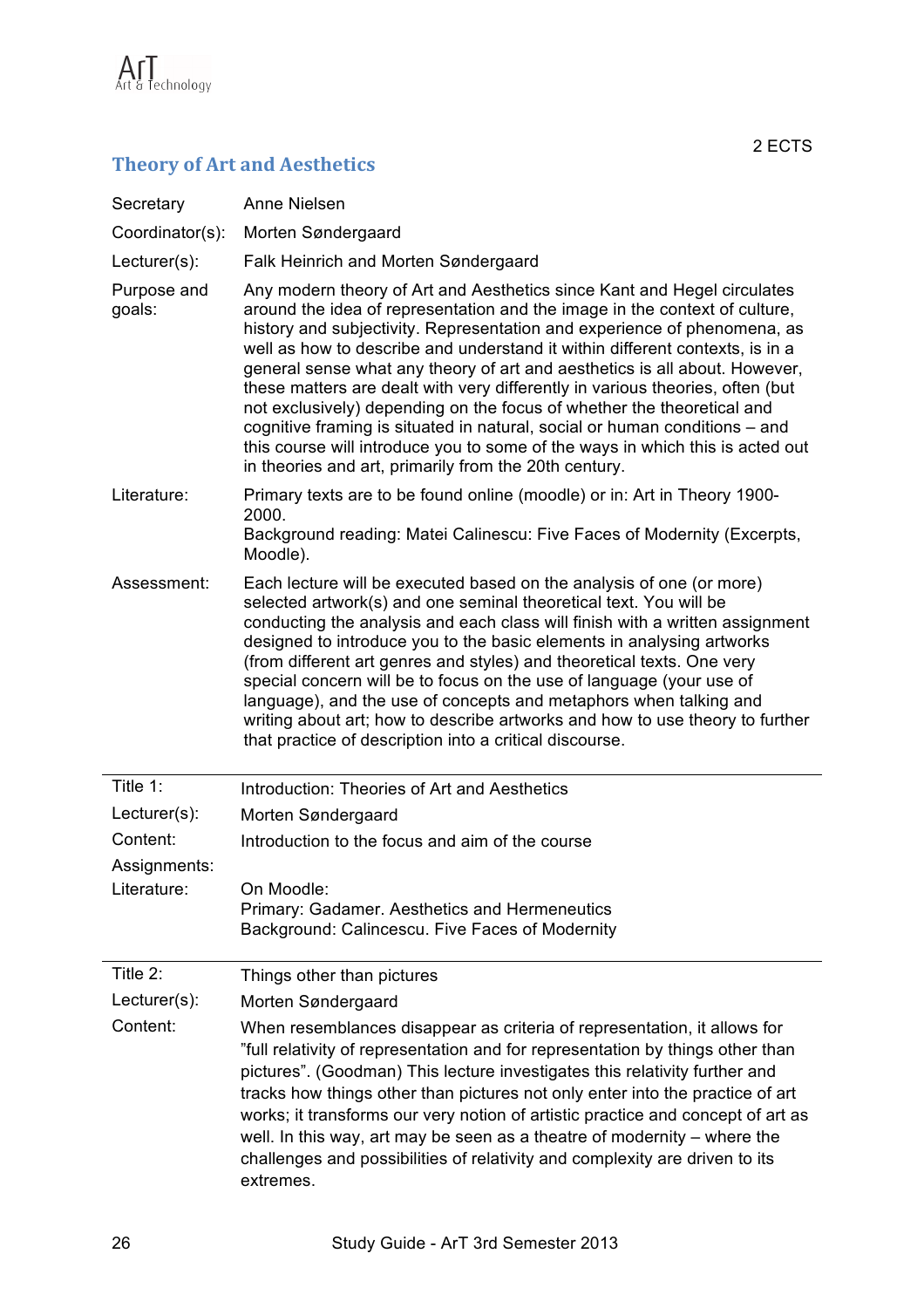

| Assignments:    |                                                                                                                                                                                                                                                                                                                                                                                                                                                                                                                                                                                                                                                                                                                                                                    |
|-----------------|--------------------------------------------------------------------------------------------------------------------------------------------------------------------------------------------------------------------------------------------------------------------------------------------------------------------------------------------------------------------------------------------------------------------------------------------------------------------------------------------------------------------------------------------------------------------------------------------------------------------------------------------------------------------------------------------------------------------------------------------------------------------|
| Literature:     | On Moodle: Goodman, N. (1959). "Art and the Understanding", in<br>Goodman, Art and Language, pp. 225-232.<br>Benjamin, W. (1934): "The Author as Producer"                                                                                                                                                                                                                                                                                                                                                                                                                                                                                                                                                                                                         |
| Title 3:        | The Body in Art and Aesthetics                                                                                                                                                                                                                                                                                                                                                                                                                                                                                                                                                                                                                                                                                                                                     |
| $Lecturer(s)$ : | Morten Søndergaard                                                                                                                                                                                                                                                                                                                                                                                                                                                                                                                                                                                                                                                                                                                                                 |
| Content:        | The body was largely alienated from philosophy and aesthetics in the 19 $th$<br>century. Therefore, at the turn of the 20 <sup>th</sup> Century, only a few could predict<br>that the human body would indeed become the centre of one of the most<br>important transformations in theory as well as in artistic practice in the 20th<br>Century. From the ideas of perception coming out of the philosophical<br>discourses of phenomenology to the transient notion of the body as the<br>vessel of interpretation (Nietzsche), as well as a new 'modern sensibility', a<br>new and different interest of physical and sensuous 'reality' emerges. This<br>lecture tracks this tendency in art and theory - from Paul Cezanne's<br>paintings to body-performance |
| Assignments:    |                                                                                                                                                                                                                                                                                                                                                                                                                                                                                                                                                                                                                                                                                                                                                                    |
| Literature:     | On Moodle: Merleau-Ponty, (1964). "Eye and Mind", In The Primacy of<br>Perception.                                                                                                                                                                                                                                                                                                                                                                                                                                                                                                                                                                                                                                                                                 |
| Title 4:        | The Unfinished Work of Art                                                                                                                                                                                                                                                                                                                                                                                                                                                                                                                                                                                                                                                                                                                                         |
| Lecturer(s):    | Morten Søndergaard                                                                                                                                                                                                                                                                                                                                                                                                                                                                                                                                                                                                                                                                                                                                                 |
| Content:        | This lecture gives an introduction to one of the most significant positions in<br>art theory of the late 20 <sup>th</sup> Century: The 'open work'. Through a number of<br>exercises, the students will familiarize themselves with the key-elements in<br>the idea of the open work: Intention, context, interpretation, process, and<br>performativity.                                                                                                                                                                                                                                                                                                                                                                                                          |
| Assignments:    | Various. Bring an open mind!                                                                                                                                                                                                                                                                                                                                                                                                                                                                                                                                                                                                                                                                                                                                       |
| Literature:     | On Moodle: Umberto Eco: The Poetics of the Open Work.                                                                                                                                                                                                                                                                                                                                                                                                                                                                                                                                                                                                                                                                                                              |
| Title 5:        | Pictures behind Pictures. On the Dialectics of Nature and Technology                                                                                                                                                                                                                                                                                                                                                                                                                                                                                                                                                                                                                                                                                               |
| Lecturer(s):    | Morten Søndergaard                                                                                                                                                                                                                                                                                                                                                                                                                                                                                                                                                                                                                                                                                                                                                 |
| Content:        | The emergence and power of 'new media' in the 90s and 00s led to a<br>fundamental change in the way pictures are understood and interpreted 'as<br>images'. This change led to a study of the status of the picture between<br>nature and technology (Adorno) and of "the nature of seeing" (Boehm). This<br>transformation of the 'picture' as a 'contextual image' in the practice and<br>understanding of art is the subject-matter of this lecture.                                                                                                                                                                                                                                                                                                            |
| Assignments:    |                                                                                                                                                                                                                                                                                                                                                                                                                                                                                                                                                                                                                                                                                                                                                                    |
| Literature:     | On Moodle: Adorno: "Natural Beauty" in Adorno: Aesthetic Theory, pp.61-<br>78; Gottfried Boehm: "Pictures Behind Pictures", lecture, 1994                                                                                                                                                                                                                                                                                                                                                                                                                                                                                                                                                                                                                          |